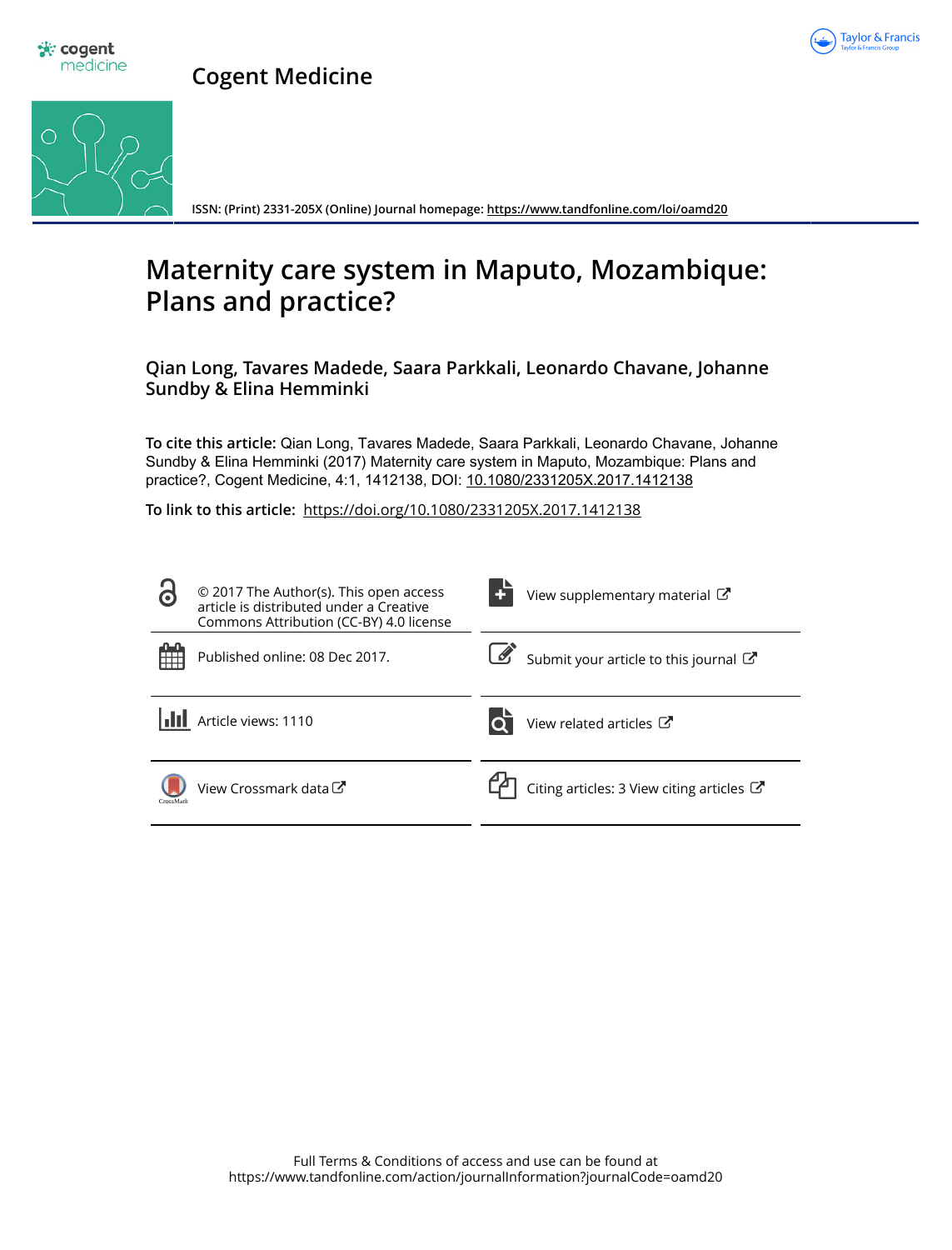



Received: 21 July 2017 Accepted: 27 November 2017 First Published: 07 December 2017

<span id="page-1-0"></span>\*Correspondent author: Qian Long, Global Health Research Centre, Duke Kunshan University, No.8 Duke Avenue, Kunshan, Jiangshu, China; National Institute for Health and Welfare (THL), Helsinki, Finland

E-mail: [qian.long@dukekunshan.edu.cn](mailto:qian.long@dukekunshan.edu.cn)

Reviewing editor: Albert Lee, The Chinese University of Hong Kong, Hong Kong

Additional information is available at the end of the article

# **PUBLIC HEALTH | RESEARCH ARTICLE**

# Maternity care system in Maputo, Mozambique: Plans and practice?

<span id="page-1-1"></span>Qian Long[1](#page-13-0)[,2](#page-13-1)[\\*](#page-1-0), Tavares Madede<sup>[3](#page-13-2)</sup>, Saara Parkkali<sup>2</sup>, Leonardo Chavane<sup>3</sup>, Johanne Sundby<sup>4</sup> and Elina Hemmink[i2](#page-13-1)

**Abstract:** Mixed methods were used with various data sources to describe organisation and delivery of maternity care in Maputo city, Mozambique in early 2010s and to compare the plans with the service provision in practice. In the public health sector, maternity care was organised to be area based and hierarchical with a planned referral system. The provision of basic and emergency maternity care was publicly funded, largely dependent of donor funds, and free of charge for users. Even though Maputo City was better resourced than the rest of the country, there was a large lack of health professionals. Women's choices and self-referrals, even to higher levels of care, were common, which broke the plans of areas responsibility, gate keeping and care by medical needs. Private services for maternity care had emerged for those who were able to pay, leading to dual practices of health professionals and shortage of care providers in the public system at odd hours. Information of maternity care was aggregate and poorly stored. The gap between "planned" services delivery and "practice" in a real-life requires overall health system strengthening to improve efficiency and effectiveness of health services delivery.

# ABOUT THE AUTHORS

The research team is cross-disciplined and research interests include health system and policy research, epidemiology of diseases and implementation, particularly in low-income countries. Recent interests include maternal health and health equity. This study is part of the project "Medical technology in maternity services – care practices, caesarean section and iron prophylaxis as examples in Maputo, Mozambique (METEMA)" funded by the Academy of Finland. The project aimed to study maternity care organisation with particular interest in the use of technology in Maputo city, Mozambique, to provide evidence for health system development in low resource settings.

# PUBLIC INTEREST STATEMENT

We studied organising maternity care in Maputo, Mozambique. In public sector, maternity care was organised by primary healthcare approach and it was planned to be area based with a referral system. Basic and emergency maternity care was publicly funded, largely dependent of donor funds, and free of charge for users. Numbers of health professionals were insufficient, even though Maputo was the capital with best healthcare resources. Women commonly chose their treatment site and/or bypassed primary healthcare, which broke the principle of area responsibility, gate keeping and judgment by medical needs. Private services had emerged for those who were able to pay, leading to dual practices of health professionals and shortage of care providers in the public facilities. Information of maternity care was aggregate and poorly stored. The gap between "planned" service delivery and "practice" in a real-life setting requires overall health system strengthening to improve performance of health services delivery.





© 2017 The Author(s). This open access article is distributed under a Creative Commons Attribution (CC-BY) 4.0 license.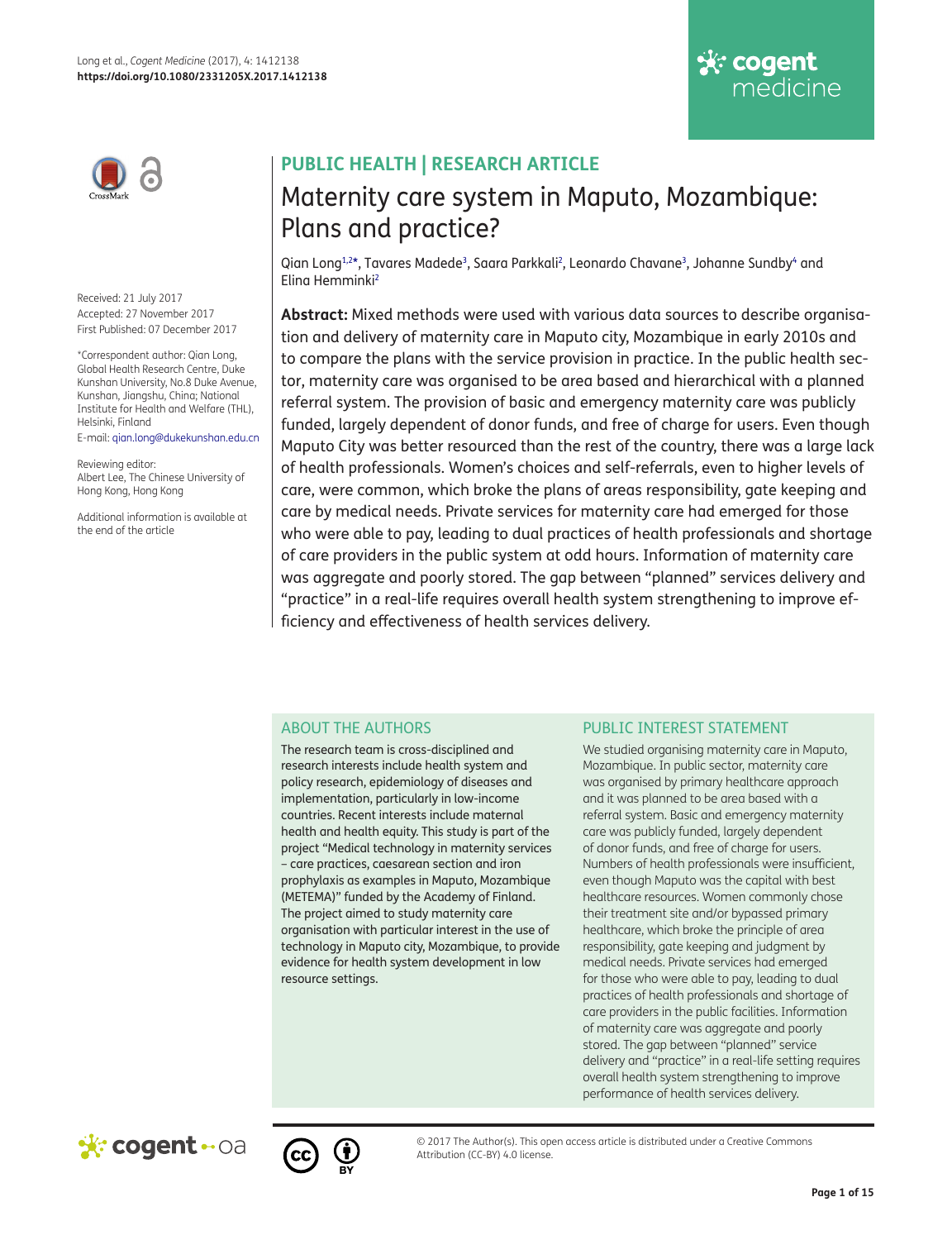### **Subjects: Public Health Policy and Practice; Maternal and Child Health; Global Health**

**Keywords: maternity care; health policy formulation; health system performance; low-income setting**

#### **1. Introduction**

<span id="page-2-15"></span><span id="page-2-9"></span>International and national organisations have been active in formulating health policies and how health services ought to or could be organised in developing countries. But little research exists informing how health services are actually carried out or what impact they have had (Knippenberg et al., [2005;](#page-14-0) Travis et al., [2004](#page-14-1)*)*. Most statistics and research concern health level, utilisation of health care or specific vertical programmes with focus on disease reduction targets (Gazi, Hossain, Zman, & Koehlmoos, [2011;](#page-14-2) Kassebaum et al., [2014](#page-14-3); Souza et al., [2013\)](#page-14-4) rather than broad health system strengthening.

<span id="page-2-16"></span><span id="page-2-14"></span><span id="page-2-13"></span><span id="page-2-12"></span><span id="page-2-10"></span><span id="page-2-8"></span><span id="page-2-7"></span><span id="page-2-6"></span><span id="page-2-4"></span><span id="page-2-0"></span>This concerns also maternity care, which for reason (Bhutta et al., [2014](#page-13-4); Kinney et al., [2010;](#page-14-5) Lawn et al., [2014](#page-14-6); Say et al., [2014\)](#page-14-7) has been a special focus of various international and national health policies in poorer countries (Jasseh et al., [2011](#page-14-8); Sundby, [2014;](#page-14-9) WHO, [2015](#page-14-10)). In many sub-Saharan African countries, the desired model of maternity care occurs in primary health care with referral system and arrangements for emergencies. In Mozambique previous studies on maternity care have concerned and quantified access, coverage and utilisation of prenatal and intrapartum care as measures towards achieving Millennium Development Goals (MDG) for reducing maternal mortality (Biza et al., [2015;](#page-13-5) Brentlinger et al., [2007](#page-13-6); Chavane et al., [2014;](#page-13-7) Jamisse, Songane, Libombo, Bique, & Bique, [2004](#page-14-11); Santos et al., [2006\)](#page-14-12). These indicators are useful for health system framework, but do not tell how the health system works in practice.

<span id="page-2-11"></span><span id="page-2-5"></span><span id="page-2-3"></span><span id="page-2-2"></span><span id="page-2-1"></span>In this paper we describe the maternity care services in Maputo city post the millennium shift, and compare how they are related to the official framework for service provision. We also give thoughts on explanations for discrepancies between plans and practice and the implications for health system development in low resource country*.* We do not discuss decentralisation, extent of community participation or leadership issues, as we did not have enough data of these issues.

### **2. Methods**

#### *2.1. Study context*

Mozambique is a low income country in Sub-Saharan African region with a population of 25 million according to the estimates from the 2007 population census. After the long civil war ending in 1992, Mozambique economic development gradually recovered. Population health improved steadily over time, with the exception of a severe HIV epidemic. Maputo city is the capital of Mozambique located in the southern region. It has more than one million residents. In Maputo, indicators of socio-economic development and health status are notably better than in Mozambique overall and there are several training institutions of health professionals including medical faculties. Due to the civil war, Maputo was isolated until 1992 and HIV arrived there late, but then spread rapidly. More details of the study context are given in the Supplementary file.

### *2.2. Data sources*

Mixed methods from various data sources were used. The planned maternity system was concluded from national and Maputo city documents, completed with information received from expert interviews. Documents included strategic plans, programme assessment reports, various internal reports, and published research articles. In addition, published master theses related to maternity care delivery in Mozambique and/or Maputo city were searched and reviewed. Documents were identified via experts and researchers having done research in the field. A local researcher (TM) reviewed documents in Portuguese and summarised them in English, using a data extraction guide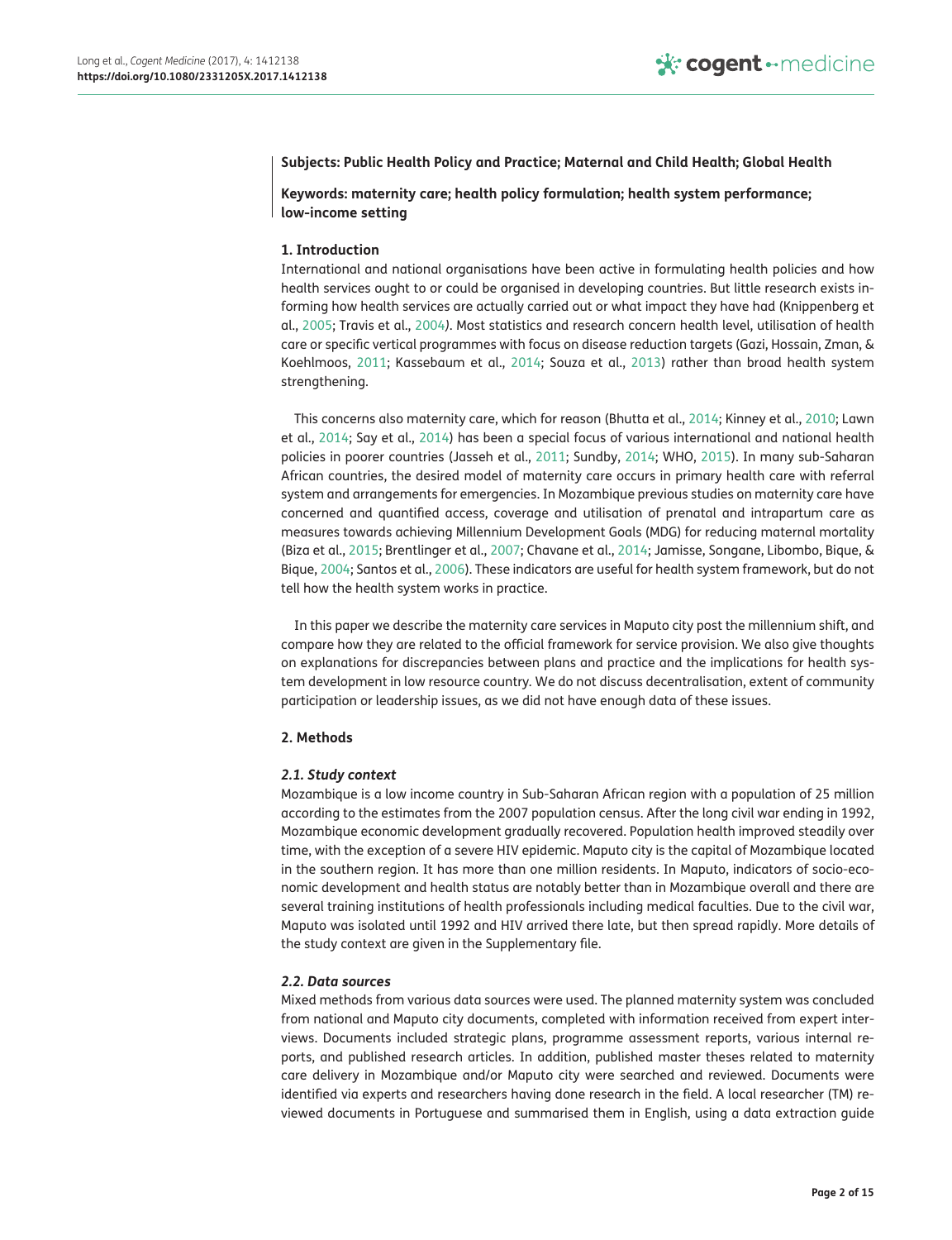developed by the research team. An international researcher (QL) reviewed documents in English. The remaining authors reviewed the text and added relevant information.

To understand how the maternity care system functioned in practice, we used following data sources: semi-structured interviews of experts, unstructured interviews and discussions with local and international experts, observations when preparing a pragmatic randomised controlled trial on routine iron prophylaxis during pregnancy in Maputo (PROFEG), observations when collecting trial outcome data and the outcome data itself, Demographic and Health Survey (DHS) data used in a sub-study (Long, Kempas, Madede, Klemetti, & Hemminki, [2015](#page-14-13)) and local authors' (LC, TM) experience and observations*.*

<span id="page-3-1"></span>Semi-structured in-depth interviews were conducted with four key informants, two decision makers in charge of maternity services at Maputo city, two staff members working in international organisations, and eight maternity care providers working in different health facility levels in Maputo City.The people were selected by a snow-ball method: a preliminary list was made on the basis of position, and further experts were asked from those already interviewed. The interview instrument included topics to explore perceptions of stakeholders on strengths and weaknesses of current maternity care system and asked their suggestions to improve maternity services. Most interviews were conducted in 2012 in Portuguese and recorded. They were later transcribed in Portuguese and translated into English. One interview was made in English.

<span id="page-3-2"></span><span id="page-3-0"></span>PROFEG–trial was prepared in 2005–2006. Discussions, observations and written material accumulating during trial preparations and later during the trial were used to describe the system in practice (Hemminki et al., [2016;](#page-14-14) Nwaru et al., [2015\)](#page-14-15). The principal investigator (EH) made several visits to Maputo doing observations, studying documents and interviewing local care providers, health care planners and financers, international experts. These were frequently followed by later correspondence. A Finnish research coordinator (SP) knowing Portuguese fluently stayed in Maputo in 2004–2010. She made notes of the system while preparing the trial, recruiting health centres and monitoring the trial. She recoded observations of her visits to health care facilities in a diary and abstracted information from study nurses diaries; meeting minutes and correspondence with health authorities and maternity care providers were retained and used in this paper.

PROFEG trial recruited 4,326 pregnant women and data of their service utilisation were collected in various ways, included recording their subsequent prenatal visits, place of birth and delivery mode (Hemminki et al., [2016](#page-14-14)). To find the births of women, who were lost with the original data collection method, all births in key health facilities and all mothers' deaths in a certain time period and were collected from routine records. To link these data to the study women, negotiations with care providers and thorough examination of the maternity care sites and vital registration system were made.

The most recent Mozambique DHS was made in 2011. The multi-stage, stratified sampling procedure was used to randomly select households. In each household, women aged 15–49 years were interviewed. The long questionnaire included information on maternity care utilisation (for more details, see Long et al., [2015](#page-14-13)). Data were downloaded from the website of the Measure DHS, and data on births in Maputo City were analysed.

#### *2.3. Data analysis*

The qualitative interview data were analysed using the frame-work approach. An analytical framework of various dimensions in maternity services organisation and delivery was developed on the basis of literature review, preliminary findings of the PROFEG trial, reports of Mozambique DHS and field observations. The framework was modified according to themes emerging from the interviews. Research team members read, discussed and clarified contents in the interview transcripts, particularly in relation to planned maternity services. Common and/or divergent perceptions of different stakeholders were identified and classified. Analysis of quantitative data from documents and previous reports was descriptive. The results of the PROFEG trial and the utilisation of maternity care with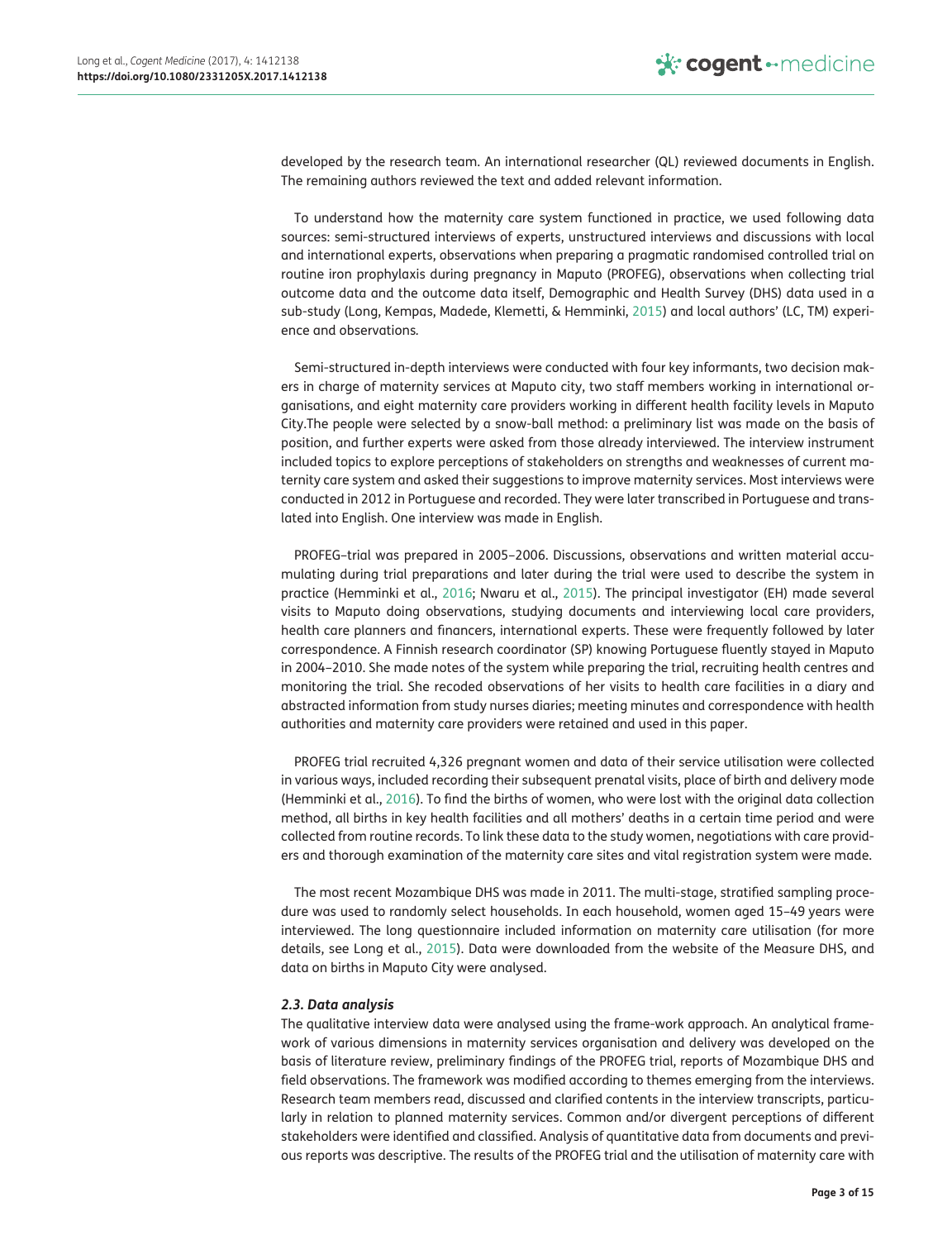a focus on the use of C-section from DHS data were reported in other publications (Hemminki et al., [2016](#page-14-14); Long et al., [2015](#page-14-13)), and mainly served for data triangulation in this paper. Explanations for discrepancies between the plans and practice were developed by authors' own field experiences and by consulting experts.

## *2.4. Ethics and permissions*

To access unpublished documents as well as health register data, permissions were obtained from the Mozambique Ministry of Health and Maputo City Health Authority. To make the semi-structured interviews, a supplement to the application approved for the PROFEG trial was made. All interviewees gave their oral consent to data collection for the study; one interviewee asked not to be identified. For the PROFEG trial and data collection ethical approvals were obtained from the Mozambique Ministry of Health Ethics Committee (CNBS [Ref. 84/CNBS/06] 29 May 2006; administrative approval by MOH 19 September 2006) and Eduardo Modlane University Medical Faculty Ethics Board (Jan 25, 2006) (Hemminki et al., [2016\)](#page-14-14). For tracing, permissions from relevant data owners were obtained. The experts interviewed during preparation for the PROFEG trial and for tracing of participants were done to increase researchers' understanding of the context and the interviewees were not regarded as research participants. To use the Mozambique DHS data, we obtained permission from the team of Measure DHS to access the anonymous data (Long et al., [2015\)](#page-14-13). All notes of discussions and interviews have been kept confidential and not published with names.

### **3. Results**

## *3.1. Health system in Mozambique and Maputo*

We first describe the general health system and it's financing in Mozambique around 2010. More details are given in the Supplementary file.

Health services were largely organised and provided through public health sector where the Ministry of Health (MOH) was responsible for health financing, staff training and deployment. The non-profit private sector which was funded by international non-governmental organisations and religious entities was mostly integrated into the public system. The state did not plan private forprofit health services to be part of the health system, and they emerged by outside initiatives. To establish one, permission from the local health directorate was needed. In addition, there existed informal healthcare, such as traditional medicine practitioners.

The public health system was organised and administered in three levels: national, provincial and district levels, with four level health facilities (Figure S1. Structure of the national health care system in Mozambique around 2013, Supplementary file). Level I included health centres and health posts providing basic primary health care. Level II included district, rural and general hospitals providing first level referral care, emergency care and surgeries. They provided technical support to and supervised Level I facilities in their area. Level III and IV included seven provincial and five central and specialised hospitals providing specialised care and acting as referral places.

Maputo hospitals served much larger area than the city itself as people from near-by areas used them. There were three health areas (= urban districts), each having a general hospital. Maputo Central hospital was directly under MOH and worked as the province level hospital. It had an agreement with the university to be used in teaching physicians.

Public health services were mainly funded by international donors and from taxes (Figure S2. Flow of funds in the health sector, Supplementary file). Another smaller financer was user fees. The public sector employees contributed to a social security scheme, which provided co-payments for health care. A very small proportion of population who were employees of private companies and their family members were covered by private health insurance. Estimates of donor financing varied from 50–75% of all health system costs. Ministry of finance distributed the budget money to health facilities and drug procurement agency, via Treasure-Unique Account, by the orders from MOH. The role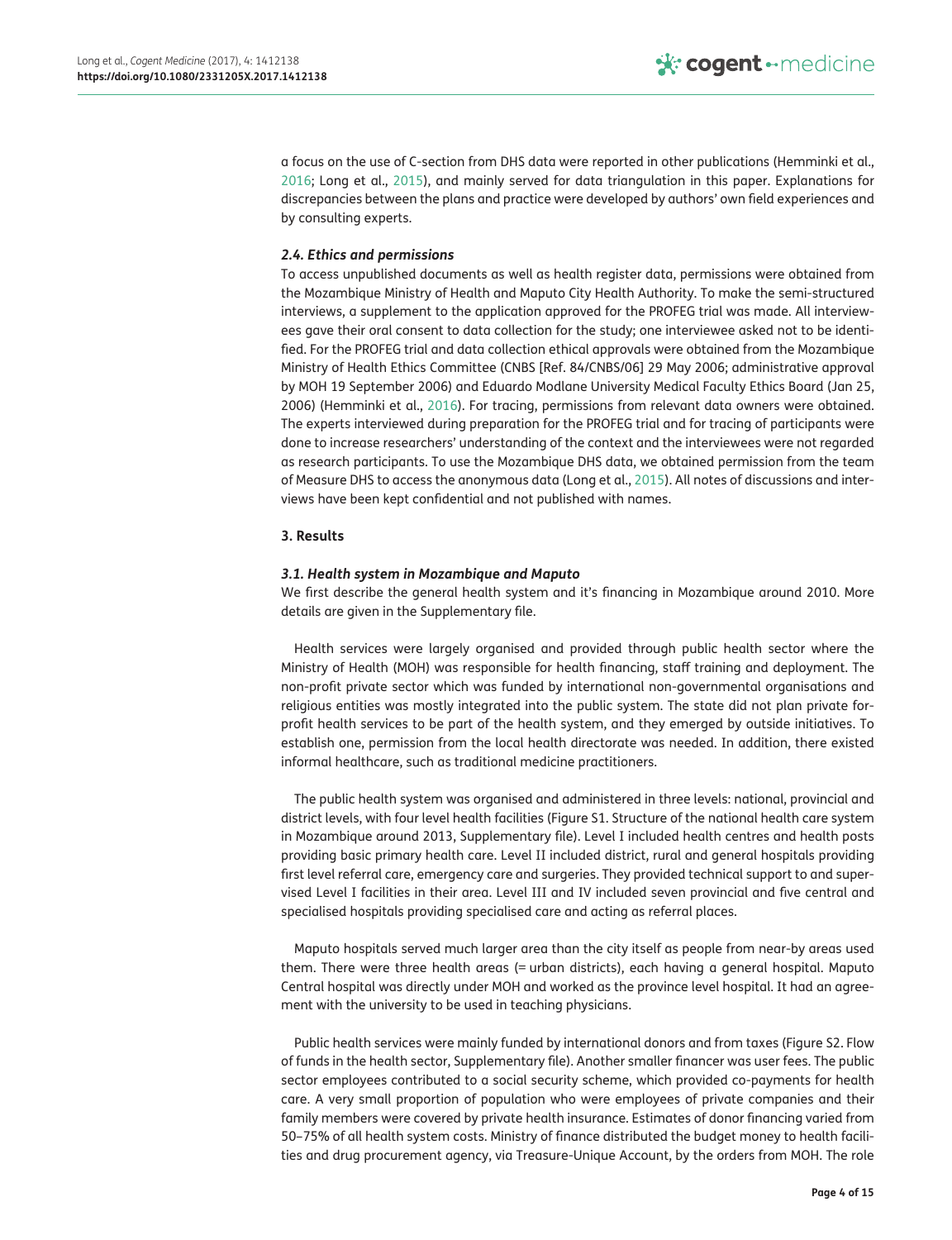of MOH was strong as most donor money went directly to it, as a part of sector wide approach (PROSAUDE).

### *3.2. Planned maternity care system in Maputo*

Maternity care was organised in the same way as health care in general. Compared to other provinces, Maputo city was better resourced with health personnel and facilities. Health centres and health post provided prenatal care and family planning services. Health centres were divided into two levels. Type A centres (21 centres) were to provide basic obstetric care, including vaginal delivery. Type B health centres (7 centres) and health posts were not to provide delivery care. Comprehensive and emergency obstetric care, including caesarean sections (C-sections) were provided in three hospitals: two of the general hospitals and Maputo central hospital.

The MOH had recommended at least four prenatal and one postnatal visit. The content of visits was defined by three packages on preventive interventions and on essential and emergency obstetric care. The MOH sent orders and recommendations for new policies to provincial directorate (chief provincial physician). From there the flow was: to chief district physician, director of the health centre (physician), chief nurse in the health centre, other nurses.

At the time of the study, in Maputo women with visible pregnancy or proved by medical tests were eligible for prenatal care and most women used it. Women were advised to come to prenatal care from 3 months pregnancy onwards. HIV testing was routinely offered and treatment with antiretroviral drugs was to be given to HIV-positive women.

#### *3.2.1. Primary health care approach*

Primary health care approach was a central item in national health plans; it was introduced to ensure equal access to health care (Table [1\)](#page-5-0). In maternity care, it was reflected in the hierarchical and referral based system (see below) and the types of personnel educated and employed by health facilities. MOH determined the number and distribution of posts for health professionals. After

| Tuble 1. Features of maternity services in Maputo City, as planned and in practice, early 2010s |                                                                                                                            |                                                                                                                                                                |                                                                                                                                                                                                                       |  |  |  |
|-------------------------------------------------------------------------------------------------|----------------------------------------------------------------------------------------------------------------------------|----------------------------------------------------------------------------------------------------------------------------------------------------------------|-----------------------------------------------------------------------------------------------------------------------------------------------------------------------------------------------------------------------|--|--|--|
| <b>Topic</b>                                                                                    | Planned                                                                                                                    | Practice                                                                                                                                                       | Possible causes for discrepancy                                                                                                                                                                                       |  |  |  |
| Primary health care approach                                                                    | Equal access to maternity care<br>Functional referral system                                                               | Primary health care in prenatal<br>care<br>Referral system crumbling                                                                                           | Shortage of resources<br>budget<br>allocation<br>Deficient<br>mechanisms                                                                                                                                              |  |  |  |
| Area responsibility and<br>continuity of care                                                   | Care site by residence<br>Continuity of care from pre- to<br>post-natal care<br>Functional referral system<br>Gate keeping | Self-choice for place for childbirth<br>Referral system crumbling<br>Continuity of care deficient                                                              | No enforcement mechanisms<br>Poor information system<br>Women moving to their relatives<br>Problems of transportation<br>Uneven availability of emergency<br>services<br>Long waiting times, fear of social<br>stigma |  |  |  |
| Care availability                                                                               | Increasing access<br>Equal access to all<br>Free of charge to women                                                        | Crowding of services<br>Shortage of health professionals<br>and goods, especially in lower level<br>facilities<br>Some user fees                               | Shortage of health professionals<br>Private services draining health<br>professionals<br>Self-choice for place for childbirth                                                                                         |  |  |  |
| Private services                                                                                | Not planned                                                                                                                | Non-profit services integrated into<br>public system<br>Emerging private services within<br>public hospitals<br>for-profit<br>health<br>Emerging<br>facilities | Low salaries and other incentives<br>to care providers in public sector<br>Perceived higher care quality in pri-<br>vate sector                                                                                       |  |  |  |
| Information system                                                                              | Plans for specific programmes                                                                                              | Much anonymous log-keeping<br>Insufficient information for plan-<br>ning or distributing resources<br>Careless storage and archiving of<br>records             | Care providers overloaded with<br>clinical work<br>Separate resources not available<br>Documents not valued                                                                                                           |  |  |  |

# <span id="page-5-0"></span>**Table 1. Features of maternity services in Maputo City, as planned and in practice, early 2010s**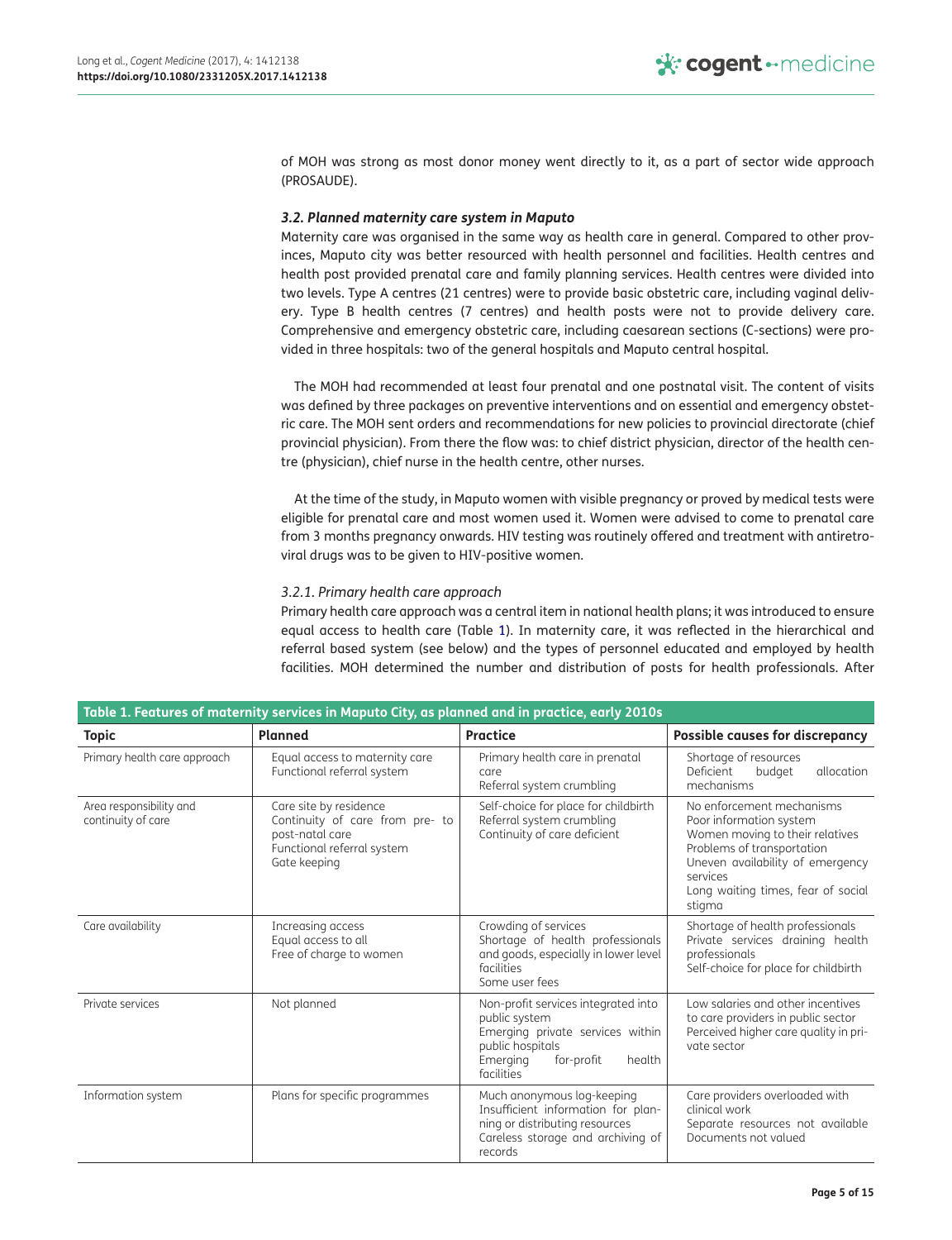graduation, in public health care MOH usually assigned professionals to rural health centres. After two years they could apply for transfers to other places and depending on the reasons and posts available, MOH could grant transfers. Health centres were not to employ specialist physicians, only general practitioners.

The key professionals in maternity care was to be maternal and child health nurses (MCH nurses) with midwifery skills (Table S1. Maternity care providers in Mozambique around 2013, Supplementary file). Nurses were of three different kinds, classified by the length of the education and training (elementary, basic and mid-level, high level nurses). High level nurses were entitled to provide emergency and complicated obstetric care, including C-sections.

### *3.2.2. Area responsibility and continuity of care*

Under this title we describe what the health system was planned to be in regard to area responsibility, gate keeping, referrals and continuity of care. In Maputo, as elsewhere in Mozambique, health care was planned to be organised by geographical areas (Table [1](#page-5-0)). In maternity care women from each local area (bairro) were expected to use the MCH centre of the area. They were assumed to use the same centre from prenatal to postnatal care, unless referred by health professionals to a higher level of care. Women having prenatal care in Type B health centres were expected to go to the Type A health centres in the area for delivery and the first postnatal check-up.

Maternity care was to be hierarchical: women with complications and needing higher level care were to be referred to the next care level; in certain pre-specified cases women were to be sent directly to the highest care level (the central hospital). MOH had provided health professionals lists of problems and women to be referred and where to refer. An important reason for referrals was the need of a C-section as in Maputo surgery was not to be made in health centres. After the treatments, women were to be referred back to health centres in their living area and followed up by MCH nurses there, unless clinical situation required otherwise. The state or municipal plans did not recognise self-referrals.

#### *3.2.3. Care availability and equal access*

Under this title we describe physical access to maternity care, financing of care and budget allocation, and affordability of care (costs to users) (Table [1\)](#page-5-0).

The national health policy emphasised increasing access to health services, and particularly to maternity services. All women should have an easy geographic access to a public health facility. A place for delivery should be within 10 km in a catchment area. There were no norms on the availability of surgical and emergency facilities. In Maputo, with relatively tight city structure, the large number of health centres and three hospitals with obstetric services apparently made specific local plans unnecessary.

<span id="page-6-0"></span>There were national plans to increase the numbers of health professionals, both through training and retaining the existing workforce, as well as to distribute them across different regions (Ministério da Saúde, [2008\)](#page-14-16). Regarding maternal and child health care, training nurses at basic and middle level was a priority. Training of higher level professionals was conducted with support of international non-government organisations.

To have equality in access to health services, services in public sector were mainly publicly funded (see the Figure S2. Flow of funds in the health sector, Supplement file). The money for public health care, including maternity care, was to flow from the Ministry of Planning and Finance to the city health administration, which was to distribute it to the general hospitals, which further were to distribute it, as well as materials, to health centres. MOH was to say how much money and to where was to be distributed. Also international donor money was to go via MOH, but some, particularly smaller scale money, could go directly to district or health facility level. There was no earmarked budget for maternity care, but the allocation for it was to be done in the health facility level.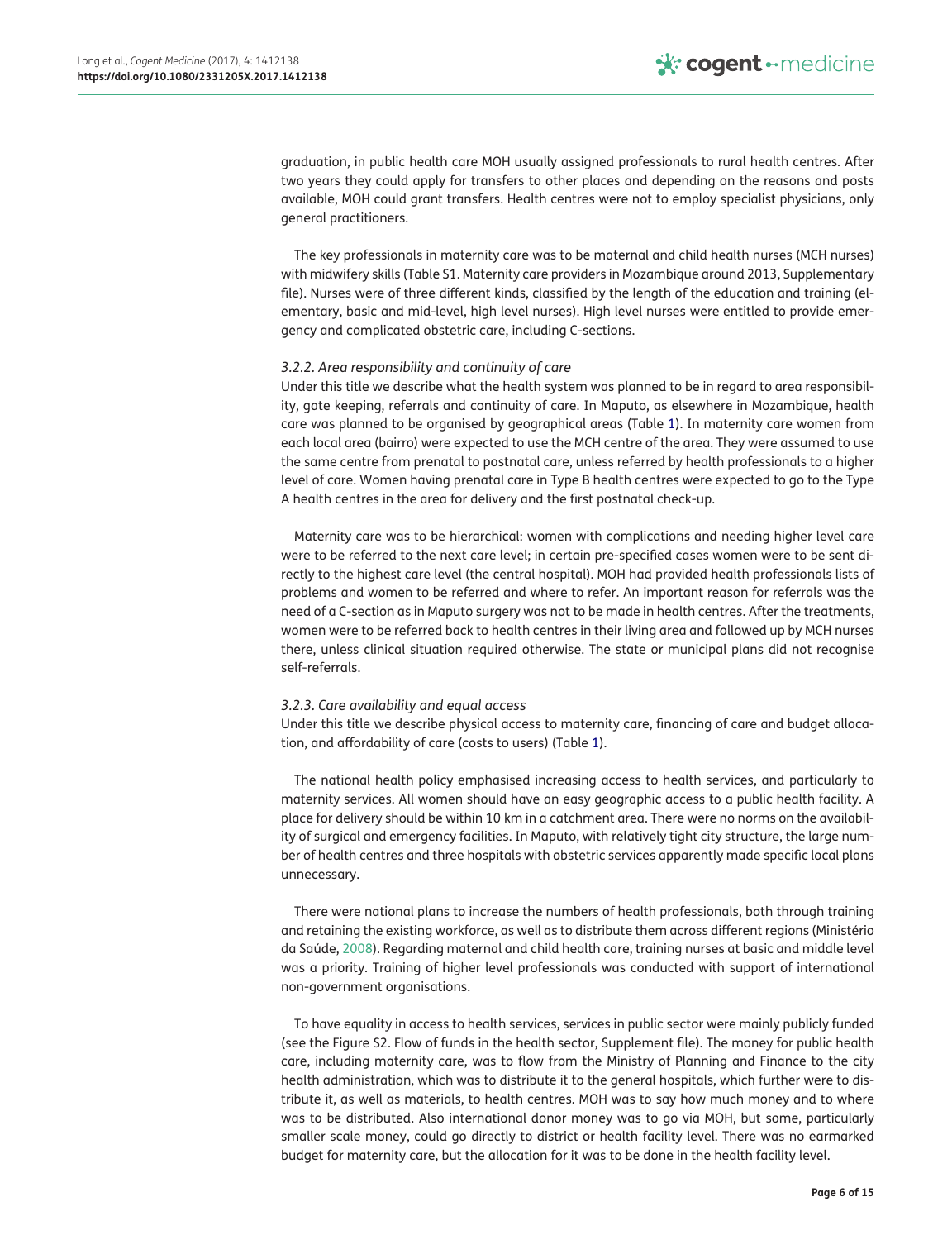All maternity services were to be free of charge for users. Women were not to pay for vaccinations or drugs for pregnancy care, including HIV and malaria drugs; for other drugs a small sum was to be paid.

#### *3.2.4. Private services*

We found no national or local plans for private services (Table [1](#page-5-0)). Private health facilities were required to registry and should comply with national norms and regulations for health service provision.

### *3.2.5. Information system*

Until 2010, there were no overall plans for the information system in maternity care. Women were to carry their maternity cards, and the city officials made models for information gathering (Table [1](#page-5-0))*.* Various specific programmes, such as immunisation and malaria programmes had their own data collection systems, to be followed in maternity care. In 2010, advice for systematic group level information gathering was issued by the Ministry of Health. MCH nurses were to record by log-keeping various information on family planning, prenatal, intrapartum and postnatal care, gynecology services and healthy child consultation. In each health facility, a summary of these events was to be made and submitted to the district health officials. From there the information was forwarded to provincial officials and Ministry of Health.

### *3.3. Maputo maternity care system in practice*

### *3.3.1. Primary health care approach*

In prenatal care the planned primary care approach was working well (Table [1](#page-5-0)). Prenatal care was independently taken care by MCH-nurses. Specialists of obstetrics and gynaecologists were few and they were little involved with prenatal care. When HIV screening was introduced in 2000s into Maputo health centres, it disturbed the primary care approach: it was introduced as a separate vertical programme with its own personnel and own practices. However, later this was changed and HIV care was integrated into the rest of prenatal and delivery care.

In birth care, the primary care approach was crumbling due to women choosing their place of birth (see below). Another threat to the primary health care approach was the general lack of resources and the mechanism of distribution. Health centres were under the general hospitals. In circumstances of too few resources, the hospitals very likely put priority to their own needs (see the chapter on care availability).

### *3.3.2. Area responsibility and continuity of care*

Even though maternity care was organised so that each health centre or health post was to serve women from a certain geographical area, there was no way of enforcing this (Table [1\)](#page-5-0). The personal information of a woman was recorded only at first prenatal visit. After that women carried their prenatal records and for subsequent visits. The centres recorded only the number of women visiting. We do not have statistics of the proportions of women using other centres than the one meant for them. But according to anecdotal evidence such choices were common. Health centres usually accepted all women seeking care. Some interviewed health practitioners said that they tried to advise women to seek care in their living region. But it was difficult, as women reported living with their relatives or other reasons.

There was a well-thought referral system with specific lists of conditions, both for pregnancy and labor made by MOH. Ambulance services worked from health centres to hospitals; such service did not work from home to health facilities. Anecdotal evidence showed that too late referrals occurred due to lack of qualified health professionals in primary level or lack of information of women's health. Women's decisions not to go for a higher level hospital when recommended also occurred. Fear of C-sections was reported to be a reason to avoid higher level hospitals.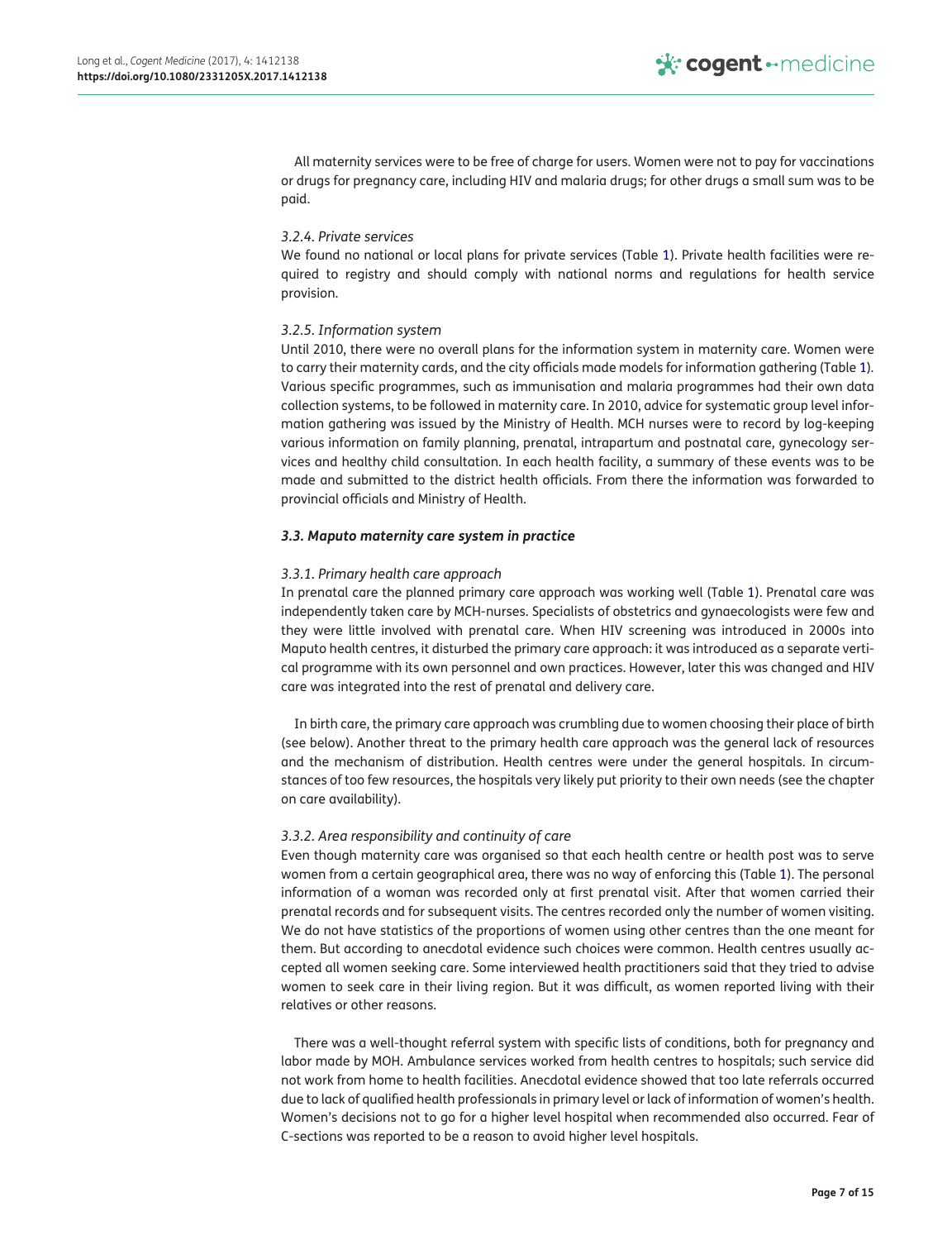Self-referrals, shopping of services, were not part of the planned system. But they were common, particularly for births. Women without medical reasons decided to go to another place than stipulated by their living area, usually to a higher level health facility. In hospitals it was up to the hospital physicians and nurses to decide whom to take. During labor women were not usually turned away even though there was no reason for a higher level care. An unpublished estimate from 2004 (we did not learn a more recent estimate) showed that in one general hospital (Jose Macamo), 78% of women giving birth were self-referred and many of them in vain. There was no continuity of care and loss of information was evident; the prenatal cards did not always contain all relevant information and they were not always available.

Various reasons were reported for women choosing prenatal care places. A reason was accessibility: how easy the facility was to reach by public transportation. During pregnancy women may move to the house of their mother or more often to that of their mother-in-law. Thus the centre close to that place was chosen. Known or assumed long waiting times in the local health facility influenced, too. In addition, fear of social stigma may have led to choose a health centre further away from home. HIV and other chronic infectious diseases were common, and women may have wanted to avoid neighbors knowing if they had one.

We do not know how much the (assumed) quality of care or availability of services, such as drugs and other supplies or special programmes run by non-profit organisations, influenced the choice. But women must have known the availability of those and it may have influence their choice. At the time of the study HIV testing was routinely offered, but not all prenatal centres had antiretroviral drugs to HIV-positive women.

To choose the delivery place, besides better physical accessibility, the perceived better quality of care and availability of 24 h emergency services were reported to be important reasons. Emergency obstetric services were unevenly available in different health facilities. Around 2010, health centres and one general hospital (Chamanculo) did not do C-sections, one general hospital (Mavalane) did not do them at night, but the other (Jose Macamo) and the central hospital had 24 h service. Lack of health care personnel, both MCH-nurses and physicians, was a factor underlying the shopping practices.

### *3.3.3. Care availability and equal access*

<span id="page-8-0"></span>According to the 2011 DHS survey about 70% of pregnant women in Maputo city had had more than four prenatal visits, and about 70% had received HIV counselling and test (National Institute of Statistics of Mozambique, Ministry of Health of Mozambique & Measure DHS, [2013\)](#page-14-17). However, results from the PROFEG trial suggest that these numbers are overestimates, or that women used various health centres during prenatal care: women recruited into the trial had entered prenatal care late and many had only a few visits after the recruitment visit (Hemminki et al., [2016\)](#page-14-14). Most women gave birth in public health facilities (Long et al., [2015](#page-14-13)).

With the current workload, health professionals did not have incentives to increase the use of prenatal care. Prenatal consultations were provided in a rush, and the practicing nurses felt that they could not meet women's health needs. Even though fertility rate was lower in Maputo City compared to the rest of the country, the population of Maputo was increasing and number of pregnancies was still high (National Institute of Statistics of Mozambique et al., [2013\)](#page-14-17). For example, one chief nurse told that in her facility one MCH-nurse attended 75–90 pregnant women per day. Women come in the morning and queued for their short visit. At birth, a nurse took care of several births at the same time.

We do not know how many informal care givers there were in Maputo city. According to the DHS survey, around 5.5% of birth in Maputo occurred at home (National Institute of Statistics of Mozambique et al., [2013\)](#page-14-17). Crowding of health facilities perceived inadequate care may have caused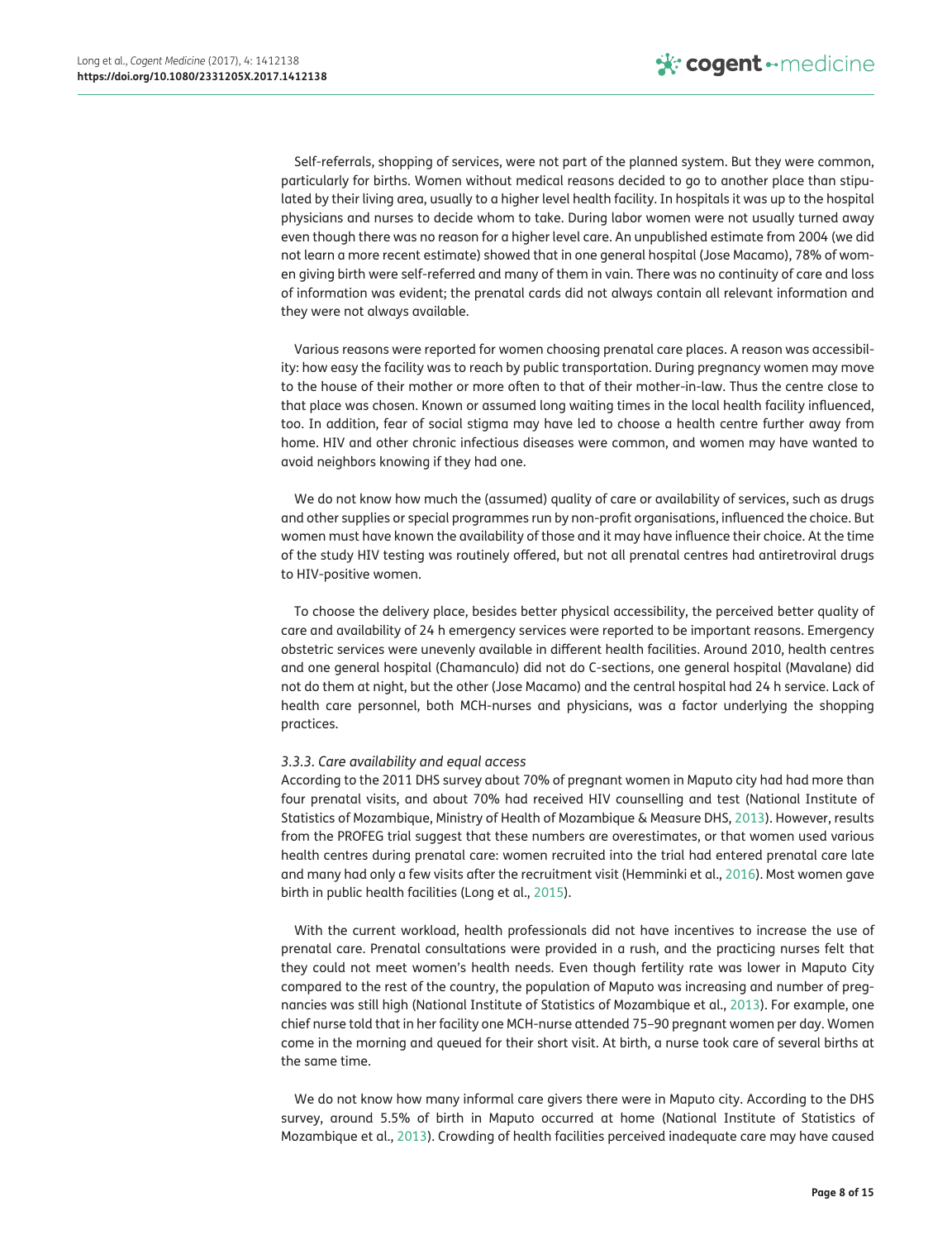women to choose informal care givers. Difficulty in accessing health facilities (e.g. long distance and lack of transportation) was another reported reason to have care out of health facility.

<span id="page-9-0"></span>Even though Maputo was better resourced than the rest of the country, there was a general lack of both human resources and goods. In 2010 there were 40 specialists of gynaecology and obstetrics, out of which 16 worked in Maputo City (13 in the central hospital) (Ministério da Saúde, [2011](#page-14-18)). The number of MCH nurses was estimated to be 410 in Maputo. General practitioners were only little involved in maternity care. All experts commented that lack of skilled maternity care providers in all levels of public health facilities was a major hinder for quality improvement.

Availability of resources in health centres was a problem (Table [1](#page-5-0)). There was no earmarked budget for maternity care and in each maternity care facility usually the head of department or unit made the budget and a list of goods and supplies needed for maternity care, based on the consumption in the previous year. He/she submitted it to the administrative directorate of the general hospital. Goods (e.g. drugs, equipment, and food) were allocated at national level to provincial and within provinces to districts, which allocated them to health facilities at different levels. Physically the route varied depending of the type of goods, but usually goods were stored in district warehouses. In case of drugs, they came from the central drug deposit to the provincial and district deposits and from there to the pharmacy of the health centre and then to the pharmacy of the maternity unit. Small scale goods from international donors could go directly to health facilities.

The discrepancy between the planned area based system (and the allocation of resources accordingly) and the free choice by women in practice led to various problems. Higher level health facilities and those close to public transportation were increasingly overcrowded. There was a lack of beds and staff, and the burden was felt to impact the quality of care. Non-risk women entering the referral places took resources meant for high-risk women; it was said to contribute to maternal and infant deaths.

Maternity care in public sector was free of charge, but some women had difficulties to pay for transportation costs. If a woman herself bypassed primary care to seek care at higher level, she could be charged for registration, hospital stay or interventions made. These fees were low. Customs to ask for fee for un-referred hospital visits had varied over time and the physician. A common practice was that women could enter free of charge to general hospitals, but they had to pay to the Central hospital.

Sometimes bribing of nurses occurred to pass ques or to achieve certain services. Also other misuses were reported, such as selling drugs which were meant to be given free of charge. We only have anecdotal information of such practices, but apparently these occurred rarely.

#### *3.3.4. Private services*

Various international non-profit organisations had provided services, mostly within the same facilities as public sector (Table [1](#page-5-0)). Many activities were related to HIV/AIDS prevention and treatment. For-profit private sector had traditionally concerned drugs and they could be bought from private pharmacies and from street markets. Other for-profit private services started to develop in the 1990s. In maternity services they included freely standing private clinics and hospitals, as well as private services integrated into Maputo central hospital. The numbers of pregnant and delivering women using them is not known, as there was no statistics of their use. But it is estimated to be low, less than 5% of women around 2010.

Various negative consequences were mentioned resulting from private sector. One was that it drained MCH-nurses and physicians from the public sector. Often health managers of private facilities identified competent specialists and nurses who were working in public health system, and contacted them for employment. Most health professionals were employed only part-time and dual practice was common. Dual practices could lower care quality, as practitioners had long working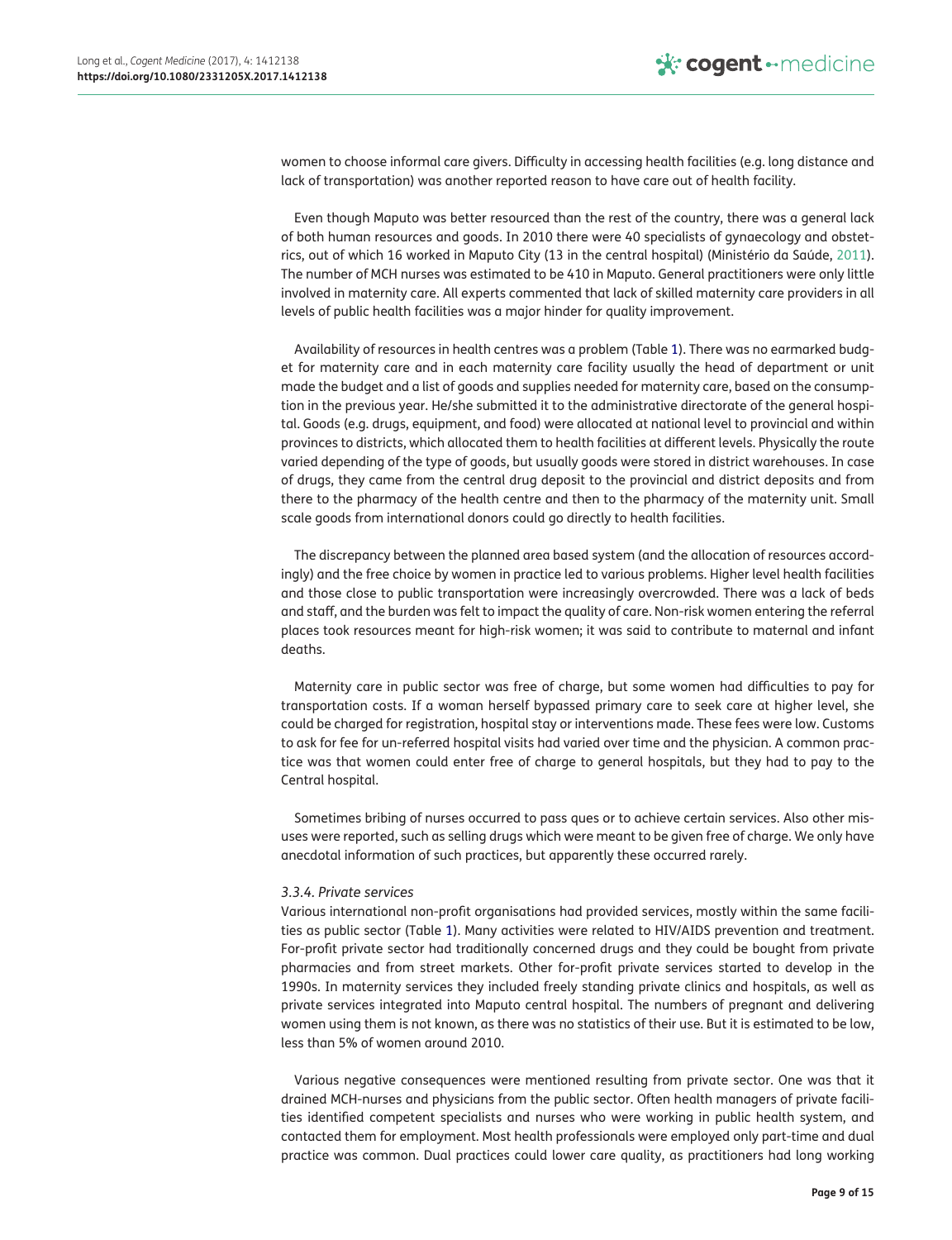hours. Absence from the public sector at office hours also was a problem. Some interviewees mentioned that in private sector unnecessary activities such as many ultrasounds and unfounded C-sections were made to satisfy the customer wishes.

Opinions in regard to the integrated private services in Maputo central hospital varied. Some thought that it was a way to keep specialists in the hospital and improve their (low) salary. Some thought that it took resources from public patients.

Private services were for well-to-do women who could pay for them. A reason for women to use private services was said to be crowding with long waiting times and queues in the public sector. Practitioners had various reasons to work in private sector. Salaries of both nurses and physicians were very low in the public sector, compared to relatively high living costs in Maputo City. Additional work in private sector gave a possibility to raise income. Furthermore, many practitioners were said to be unhappy with their working environment in public sector. For example, maternity care providers were often exposed to infectious diseases, such as HIV and tuberculosis, but protection measures in work settings were lacking and no compensation existed, if a contagion occurred.

#### *3.3.5. Information system*

Much individual level information was lost. Women kept their maternity cards recording their health and use of services. A new card was issued for each pregnancy. Filled maternity cards should have been taken to the birth place and returned back to women after delivery (Table [1](#page-5-0)). Women should give the card to the site of their postnatal care*.* However, many women did not have postnatal visits and sometimes hospitals collected the cards; thus many cards were not returned. Health centre and hospital records were log-based, i.e. information of each visit was recorded separately by time, and not sorted out by a person. In health centres, the collected information was very basic. Separate anonymous log-keeping was made on some programmes or diseases, for example for immunisation and malaria control programmes.

Most women giving birth outside health facility brought their newborn (if alive) into a health facility to have vaccination against tuberculosis. Vaccination was tied to the child's registration and the "child's card" was given to mothers. The card was needed for registration and was also to be carried for further child care visits. Women valued the card leading most home births to be entered into the records of the health care system.

With the exception of sporadic projects in the Central hospital, notes were hand written. There was no unique identification number and women's names were written in a variety of ways. Some women did not know their birth date and approximations of age were used, varying from visit to another. The records were often filled out in a hurry, making them susceptible to mistakes.

Our observations and experiences from the field trial showed that due to high work load, record keeping was not a priority (Hemminki et al., [2016](#page-14-14)). Furthermore, notes (usually in books) were not valued, and their storage was careless, and books could easily be lost. For example, during a renovation of a hospital, birth books were put into tiding closet and forgotten there. Storage of returned maternity cards carried by women also was casual. Data collected separately for various programmes had their own information flow, resulting maternity care data ending to various places. Poor archiving also was true for electronic data, and technical problems were common.

Data on perinatal deaths were unreliably collected, as only live born children were systematically recognised. In some health facilities data of deaths were collected to a register, in others not. In vital statistics, early infant deaths were not recorded. Identification of maternal deaths related mainly to in-hospital deaths or deaths during delivery, and was not complete (Hemminki et al., [2016\)](#page-14-14)

We also observed that information was a commodity: statistical data were protected and effort was required to obtain it. Information relating to organisations was sometimes considered sensitive.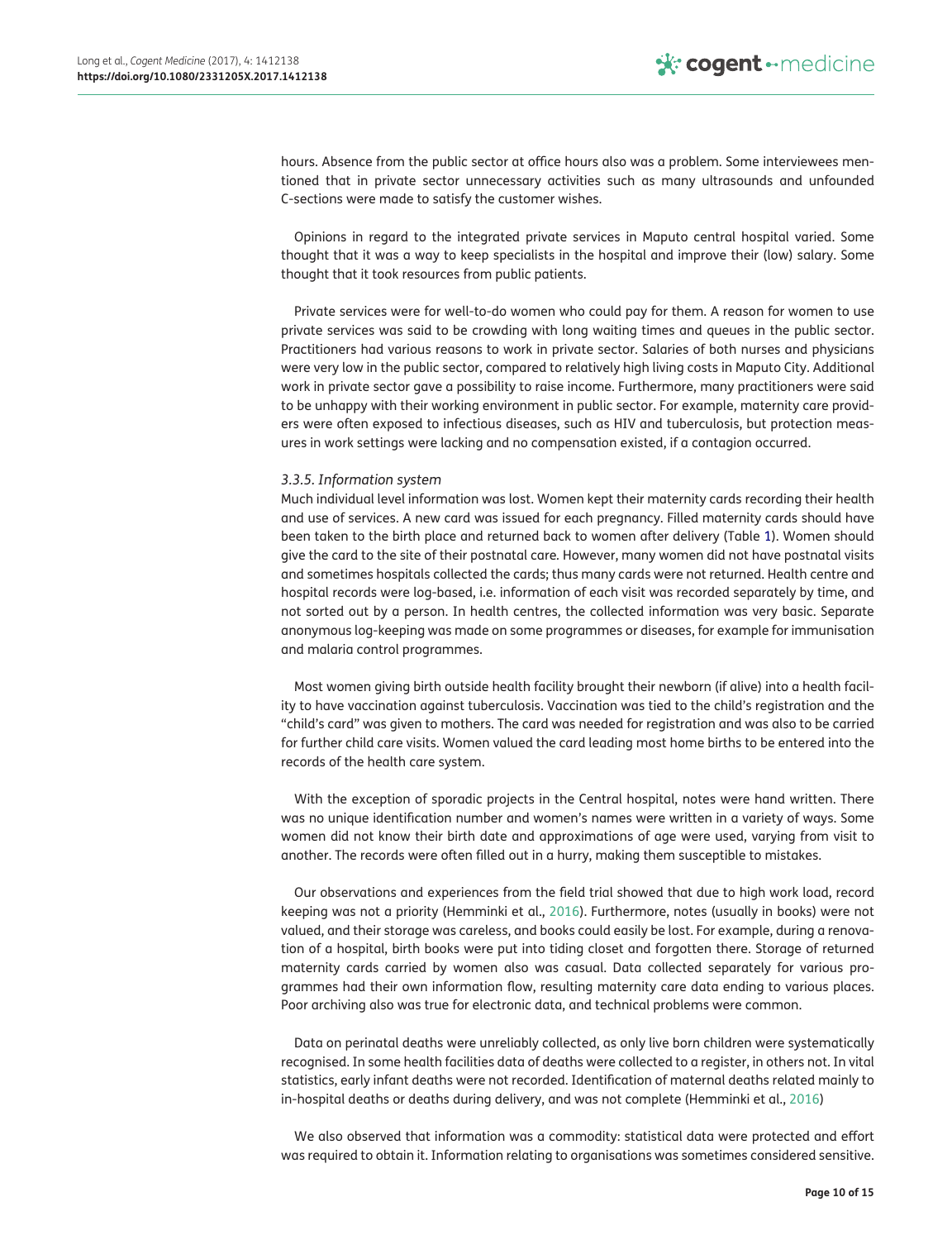Research access to health care professionals required permissions from higher levels, both from MOH and city administrators.

#### **4. Discussion**

In Mozambique, state administered health care and the role of Ministry of Health (MOH) was central through financing, regulating the location of health professionals and through content guidance. Health care was organised in a top-down type of model with local administration fulfilling the requirements of national advice. Health care financing was largely dependent of foreign donor money. In Maputo public maternity care was to be associated with primary care, be area-based with professional decisions of transfers to higher levels of care, be free to users, and to offer equal access for all women. Even though better resourced in the city than the rest of the country, maternity care suffered from lack of human resources with overload of work. In practice women's choices and selfreferrals were common and broke the plans of area responsibility, gate keeping and care by medical need. Reasons for self-referrals included easier access via public transportation, crowding of health centres, and perceived better quality in hospitals. Private services for maternity care had emerged offering better compensation to health professionals and new choices for wealthy women. Information of maternity care was aggregate, separately collected for different purposes, made by hand and women carried their health records. Getting information of one woman from one place was not possible and statistical data on service use per pregnancy did not exist.

In prenatal care the planned primary care approach was working well but in birth care, it was crumbling due to women choosing their place of birth. A qualitative study exploring facilitators and barriers to access to prenatal care in Mozambique (Biza et al., [2015](#page-13-5)) supported our findings. Biza and colleagues found that women perceived prenatal care important, but organisational (e.g. unfriendly environment and long waiting times) and cultural (e.g. seeking care before pregnancy was visible) factors discouraged early care seeking. Our finding that easy access and perceived good care quality were the main reasons for women to bypass the area based health facility and choose their place of delivery, has been found in other African, Asian and Latin American countries, too (Bohren et al., [2014](#page-13-8); Kruk, Hermosilla, Larson, & Mbaruku, [2014](#page-14-19); Tappis, Koblinsky, Doocy, Warren, & Peters, [2016\)](#page-14-20)*.*

<span id="page-11-3"></span><span id="page-11-1"></span><span id="page-11-0"></span>Even though maternity care was organised so that each health centre was to serve women from a certain area, there was no way of enforcing this. Record keeping in health centres after the first visit did not identify individual women, and thus no statistics were available of the use per person. Gate-keeping was weak: even though there was a well-thought referral system with specific lists of conditions, women changing care sites and self-referring themselves to higher levels of care, ruined that plan. Problems of transportation were a reason for women to choose their care sites outside. Few had own cars, ambulances did not serve transfers from homes and public transportation often did not match for easy access to the own health centre. The routes of busses and "minibuses*"* offered better access to hospitals, which were by major roads. Another reason was the uneven availability of 24 h emergency services, and women's wish to go for such a place to be on a safe side. Apparently the lacking emergency services was due to lack of qualified staff. Normal deliveries utilised a high proportion of resources in higher care levels, and as such, they were detrimental to the care of complicated cases.

<span id="page-11-2"></span>Insufficient resources particularly in health centres, for example lack of beds and staff were a problem (Sundby, Rwamushaija, & Usta, [2005\)](#page-14-21). Even though the official policy was to support primary care approach, the way how money was allocated resulted emphasis in hospital services; also hospitals suffered from lack of resources. The large number of births and the serious HIV-epidemic, having a toll on health professionals and consuming the scarce resources, were contributing to the imbalance between needs and services. Allocation of resources was largely made by area. The resulting discrepancy between the allocation basis and the free choice by women in practice also were contributing to overcrowding of maternity services in higher levels of care.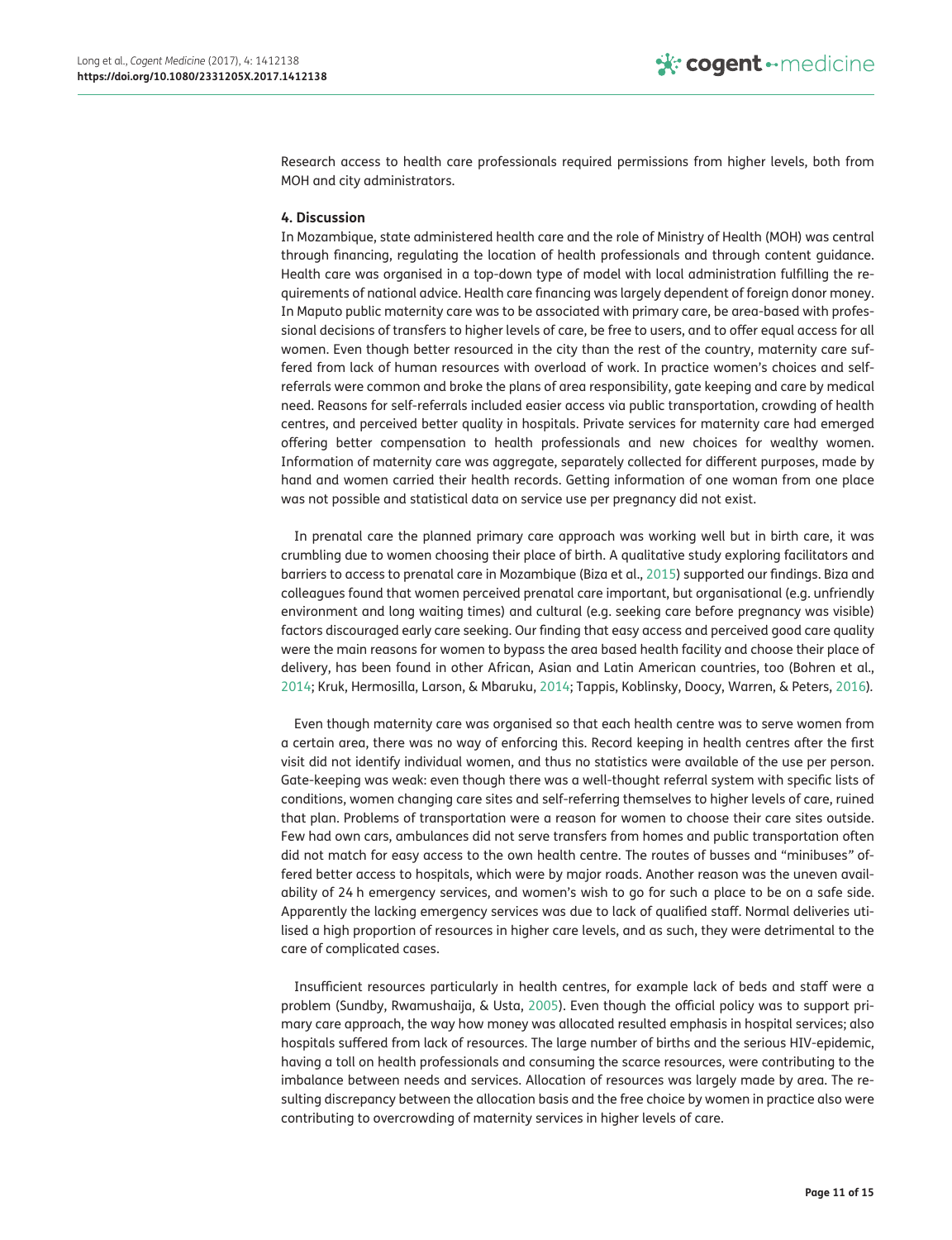<span id="page-12-2"></span>Women did not pay for public services, and in theory there was an equal access. But private health care had started to be more common, and that was used by more wealthy women. Bribing is a common problem in Africa, even within health services (Peiffer & Rose, [2014\)](#page-14-22). We found no evidence that it was common or large scale in Maputo maternity care. Studies on abolition of user fees for health services in Africa have showed on unexpected increase in the use of private services (Morestin & Ridde, [2009](#page-14-23)). This may have been due to greater demand for services that could not be accommodated in public sector.

<span id="page-12-1"></span>In Mozambique, for-profit private services were not officially planned. Even though their size was modest in maternity care it had negative consequences on services in the public system. There was a general lack of trained health professionals and private sector drained MCH-nurses and physicians from the public sector, to care a relatively small number of women. Salaries of both nurses and physicians in the public sector were very low, and it is difficult to stop transfer of professionals in such circumstances. One article analysing the state of public health in 46 countries in Africa concluded that it is difficult for the public sector alone to address heavy burden of maternal and child mortality and communicable and non-communicable diseases, and thus the private sector would play a significant role in accelerating the attainment of health MDGs (Sambo & Kirigia, [2011](#page-14-24)). Government planning and interacting with private sector might make private services an effective player in health system.

<span id="page-12-4"></span>Lack of information of service use and need for services was apparent. Lack of basic data resulted in trusting expert views and assumptions of the current state and future needs. Women carrying their records had its merits, but it being the only source for data was vulnerable to data loss. Some of the factors behind the weak information system are difficult to amend, such as lack of time due to high caring load. But some factors could be amended within the existing system. Rather than making statistics with log-keeping for different problems and diseases, having an integrating data collection system at health centres and making it person based (i.e. recording visits and treatments by name), would offer a more versatile basis for statistics. Some previous studies provided the suggestions for health information system development in low resource settings. For example, a retrospective data abstraction, by using samples if needed, from the integrated records by non-health data collectors would solve some of the problems relating to time (Salomao, [2010](#page-14-25)). A universal identification code would be very helpful also for health statistics (Braa, Hanseth, Heywood, Mohammed, & Shaw, [2007](#page-13-9))*.* Organising proper storage of collected data is feasible within the current system.

<span id="page-12-3"></span><span id="page-12-0"></span>This study used various quantitative and qualitative data to increase trustworthiness of findings. However, there are several limitations. The health care system in Maputo was changing rapidly and our data collection occurred in various times. Thus, the results may not reflect a certain time point, as aimed. Nevertheless, we believe that the principles of maternity care financing and organisation in Mozambique did not change. Information on financing, organisation and delivery of health services was often perceived sensitive. It took a long time to reach the key-persons and to obtain permission to access relevant policy papers and internal reports. Key informants were very busy and scheduled appointments were often cancelled due to competing demands. Our study included only the capital. But it is reasonable assume that the gap between plans and practice is larger in less resourced areas.

Our findings and lessons are valuable for policy evaluation for improving maternal and new born health. International health declaration and climate have shaped structure and approach of health services delivery, particularly in low resourced countries largely relying on external donor funds. Performance of health system in these settings is often measured to track indicators of health service coverage and utilisation towards achieving health related MDGs. This directs international and domestic efforts to fragmented approach rather than a more systems understanding. Discrepancies between planed health services delivery and implementation in a real life world very likely are not unique to Maputo city or Mozambique. Common health system constraints in many African settings,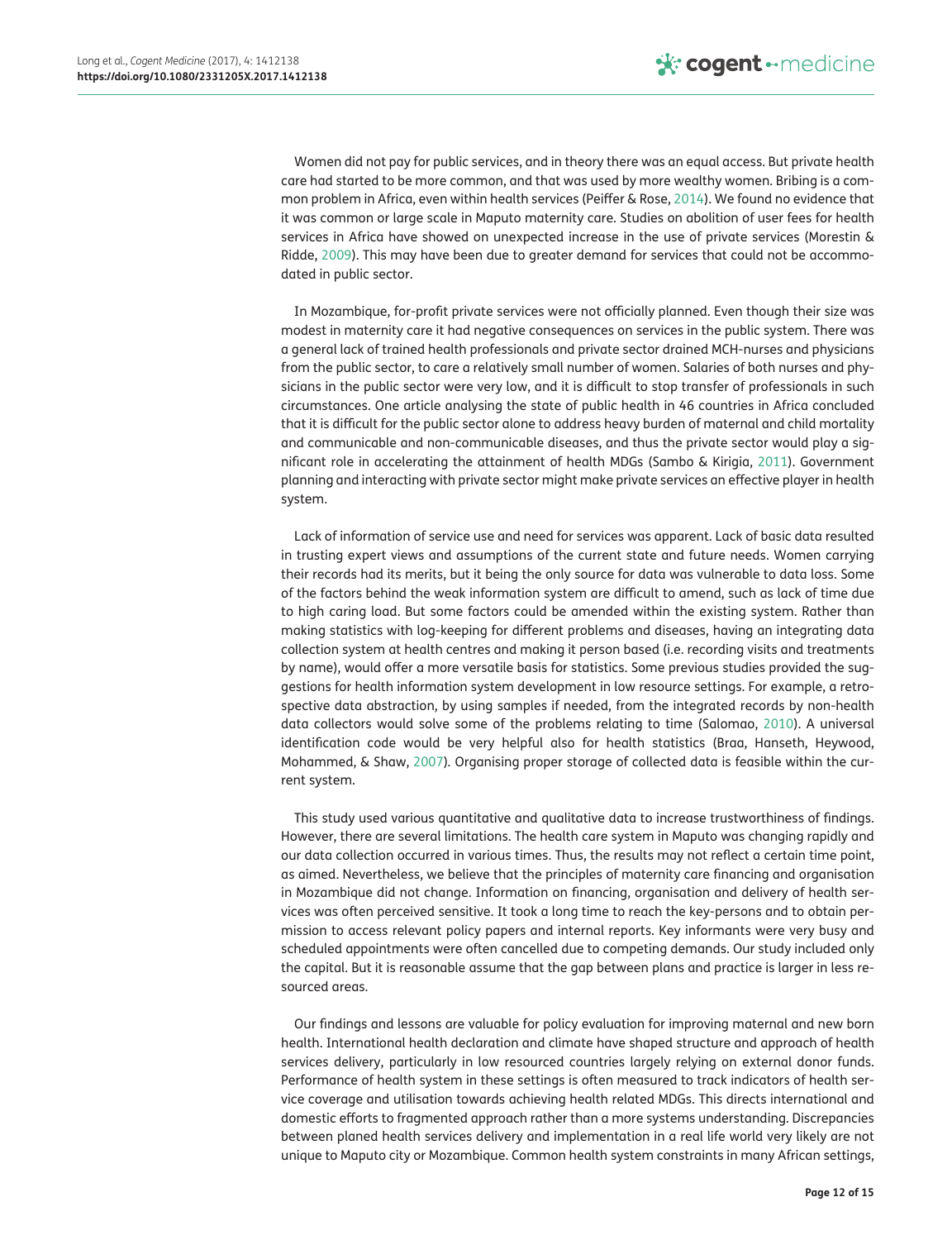for example lack of qualified and incentivized health professionals, inadequate health supplies and weak health information system result in poor quality of care and undermine response to the "targets". With stepping in the era of the Sustainable Development Goals (SDGs), understanding and tackling challenges at health system level would be essential to improve patient-centred quality of care and achieve health priorities (World Bank/JICA/The Global Fund/African Development Bank/ WHO, [2016](#page-14-26)).

#### <span id="page-13-10"></span>**5. Conclusions**

Although primary healthcare approach has been planned to ensure equal access to area-based continuity care, the use of maternity care was not in line with the plan due to various factors at all level of health system, for example, lack of mechanism to effectively allocate limited health resource, incentivize healthcare providers and manage and use health information. Private services for childbirth had emerged unplanned.

Improvement of maternity care requires overall health system strengthening rather than fragmented investment in part of components of maternity services. Thus, further implementation researches (e.g. quality of care studies, cost-effective studies etc.) could be explored using health system research approaches targeting on multi-stakeholders in order to narrow the gap between the plan and practice. There is an urgent need for better, more centralised and universal medical and civil birth health information systems, such as district health information systems linked to a central hub. In addition, private services for childbirth in Mozambique should be mapped in order to have better understanding and explore potential cooperation between private and public sectors in improving maternal and newborn health.

#### **Supplemental data**

Supplemental data for this article can be accessed at <https://doi.org/10.1080/2331205X.2017.1412138>.

#### **Acknowledgements**

We appreciate all participants, national and international experts who provided information for this study.

#### **Funding**

This study is part of the output of the METEMA project funded by the Academy of Finland [project 210631/2004], [grant number 139191/2010] and coordinated by the National Institute for Health and Welfare, Helsinki, Finland.

#### **Competing Interests**

The authors declare no competing interest

#### **Author details**

- Qian Long[1,2](#page-1-1) E-mail: [qian.long@dukekunshan.edu.cn](mailto:qian.long@dukekunshan.edu.cn) Tavares Madede[3](#page-1-1) E-mail: [tmadede@gmail.com](mailto:tmadede@gmail.com) Saara Parkkali[2](#page-1-1) E-mail: [saara.parkkali@rivm.nl](mailto:saara.parkkali@rivm.nl) Leonardo Chavan[e3](#page-1-1) E-mail: [leochavane@gmail.com](mailto:leochavane@gmail.com) ORCID ID:<http://orcid.org/0000-0001-7382-0665> Johanne Sundb[y4](#page-1-1) E-mail: [johanne.sundby@medisin.uio.no](mailto:johanne.sundby@medisin.uio.no) Elina Hemmink[i2](#page-1-1) E-mail: [Elina.Hemminki@thl.fi](mailto:Elina.Hemminki@thl.fi) <sup>1</sup> Global Health Research Centre, Duke Kunshan University, No.8 Duke Avenue, Kunshan, Jiangshu, China. <sup>2</sup> National Institute for Health and Welfare (THL), Helsinki, Finland.
- <span id="page-13-2"></span><span id="page-13-1"></span><span id="page-13-0"></span><sup>3</sup> Faculty of Medicine, Department of Community Health, University Eduardo Mondlane (UEM), Maputo, Mozambique.
- <span id="page-13-3"></span><sup>4</sup> Institute of Health and Society, University of Oslo, Olso, Norway.

#### **Citation information**

Cite this article as: Maternity care system in Maputo, Mozambique: Plans and practice? Qian Long, Tavares Madede, Saara Parkkali, Leonardo Chavane, Johanne Sundby & Elina Hemminki, *Cogent Medicine* (2017), 4: 1412138.

#### **References**

- <span id="page-13-4"></span>Bhutta, Z. A., Das, J. K., Bahl, R., Lawn, J. E., Salam, R. A., Paul, V. K., … Walker, N. [\(2014\)](#page-2-0). Can available interventions end preventable deaths in mothers, newborn babies, and stillbirths, and at what cost? *The Lancet, 384*(9940), 347– 370. doi[:10.1016/S0140-6736\(14\)60792-3](https://doi.org/10.1016/S0140-6736(14)60792-3)
- <span id="page-13-5"></span>Biza, A., Jille-Traas, I., Colomar, M., Belizan, M., Requejo Harris, J., Crahay, B., … Jille-Traas, I. [\(2015](#page-2-1)). Challenges and opportunities for implementing evidence-based antenatal care in Mozambique: A qualitative study. *BMC Pregnancy Childbirth, 15*, 200. doi[:10.1186/s12884-015-0625-x](https://doi.org/10.1186/s12884-015-0625-x)
- <span id="page-13-8"></span>Bohren, M. A., Hunter, E. C., Munthe-Kaas, H. M., Souza, J. P., Vogel, J. P., & Gülmezoglu, A. M. [\(2014\)](#page-11-0). Facilitators and barriers to facility-based delivery in low- and middleincome countries: A qualitative evidence synthesis. *Reproductive Health, 11*(1), 71. doi:[10.1186/1742-4755-11-71](https://doi.org/10.1186/1742-4755-11-71)
- <span id="page-13-9"></span>Braa, J., Hanseth, O., Heywood, A., Mohammed, W., & Shaw, V. [\(2007](#page-12-0)). Developing health information systems in developing countries: The flexible standards strategy. *MIS Quarterly, 31*(2), 381–402[.](https://doi.org/10.2307/25148796) <https://doi.org/10.2307/25148796>
- <span id="page-13-6"></span>Brentlinger, P. E., Dgedge, M., Correia, M. A., Rojas, A. J., Saúte, F., Gimbel-Sherr, K. H., … Gloyd, S. [\(2007\)](#page-2-2). Intermittent preventive treatment of malaria during pregnancy in central Mozambique. *Bull World Health Organ, 85*(11), 873–879.
- <span id="page-13-7"></span>Chavane, L., Merialdi, M., Betrán, A. P., Requejo-Harris, J., Bergel, E., Aleman, A., … Delvaux, T. [\(2014](#page-2-3)). Implementation of evidence-based antenatal care in Mozambique: A cluster randomized controlled trial: Study protocol. *BMC Health Services Research, 14*, 228. doi:[10.1186/1472-6963-14-228](https://doi.org/10.1186/1472-6963-14-228)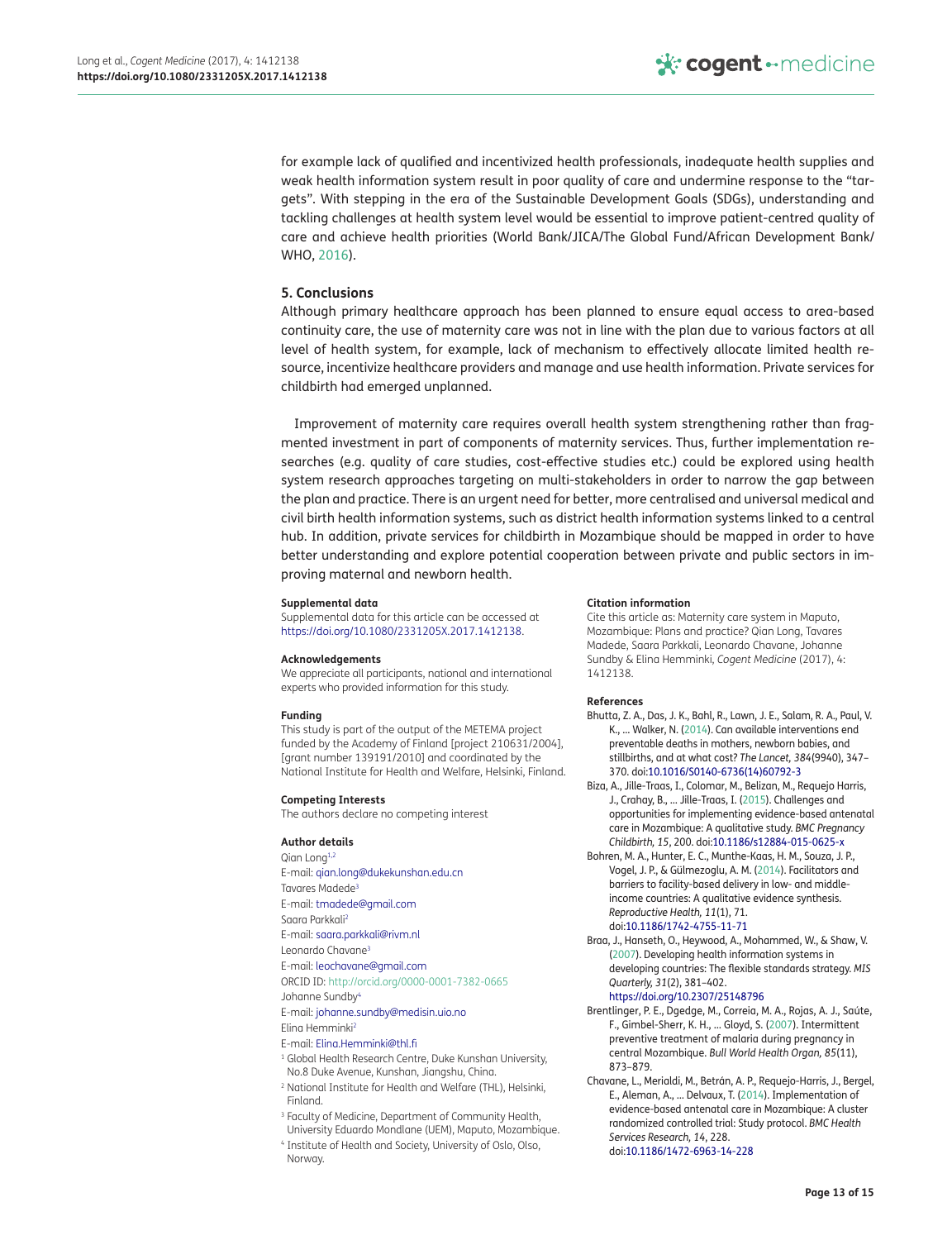- <span id="page-14-2"></span>Gazi, R., Hossain, S. S., Zman, K., & Koehlmoos, T. P. [\(2011](#page-2-4)). Community mobilization for safe motherhood (Protocol). *Cochrane Database of Systematic Reviews,* No.: CD009091. doi:[10.1002/14651858.CD009091](https://doi.org/10.1002/14651858.CD009091)
- <span id="page-14-14"></span>Hemminki, E., Nwaru, B. I., Salomé, G., Parkkali, S., Abacassamo, F., Augusto, O., … Chilundo, B. [\(2016](#page-3-0)). Is selective prenatal iron prophylaxis better than routine prophylaxis: Final results of a trial (PROFEG) in Maputo, Mozambique. *BMJ Open, 6*(6), e011280. doi:[10.1136/](https://doi.org/10.1136/bmjopen-2016-011280) [bmjopen-2016-011280](https://doi.org/10.1136/bmjopen-2016-011280)
- <span id="page-14-11"></span>Jamisse, L., Songane, F., Libombo, A, Bique, C., & Bique, C. [\(2004](#page-2-5)). Reducing maternal mortality in Mozambique: Challenges, failures, successes and lessons learned. *International Journal of Gynecology & Obstetrics, 85*, 203– 212. doi[:10.1016/j.ijgo.2004.01.005](https://doi.org/10.1016/j.ijgo.2004.01.005)
- <span id="page-14-8"></span>Jasseh, M., Webb, E. L., Jaffar, S., Howie, S., Townend, J., Smith, P. G., … Corrah, T. ([2011\)](#page-2-6). Reaching Millennium development goal 4—The Gambia. *Tropical Medicine & International Health, 16*(10), 1314–1325. doi:[10.1111/j.1365-3156.2011.02809.x](https://doi.org/10.1111/j.1365-3156.2011.02809.x)
- <span id="page-14-3"></span>Kassebaum, N. J., Bertozzi-Villa, A., Coggeshall, M. S., Shackelford, K. A., Steiner, C., Heuton, K. R., … Templin, T. [\(2014](#page-2-7)). Global, regional, and national levels and causes of maternal mortality during 1990–2013: A systematic analysis for the Global Burden of Disease Study 2013. *The Lancet, 384*(9947), 980–1004. doi[:10.1016/](https://doi.org/10.1016/S0140-6736(14)60696-6) [S0140-6736\(14\)60696-6](https://doi.org/10.1016/S0140-6736(14)60696-6)
- <span id="page-14-5"></span>Kinney, M. V., Kerber, K. J., Black, R. E., Cohen, B., Nkrumah, F., Coovadia, H., … Lawn, J. E. [\(2010\)](#page-2-8). Sub-Saharan Africa's mothers, newborns, and children: Where and why do they die? *PLoS Medicine, 7*(6), e1000294. doi:[10.1371/journal.](https://doi.org/10.1371/journal.pmed.1000294) [pmed.1000294](https://doi.org/10.1371/journal.pmed.1000294)
- <span id="page-14-0"></span>Knippenberg, R., Lawn, J. E., Darmstadt, G. L., Begkoyian, G., Fogstad, H., Walelign, N., … Lancet Neonatal Survival. [\(2005](#page-2-9)). Systematic scaling up of neonatal care in countries. *The Lancet, 365*(9464), 1087–1098. doi:[10.1016/S0140-6736\(05\)71145-4](https://doi.org/10.1016/S0140-6736(05)71145-4)
- <span id="page-14-19"></span>Kruk, M. E., Hermosilla, S., Larson, E., & Mbaruku, G. M. ([2014\)](#page-11-1). Bypassing primary care clinics for childbirth: A crosssectional study in the Pwani region, United Republic of Tanzania. *Bulletin of the World Health Organization, 92*(4), 246–253. doi[:10.2471/BLT.13.126417](https://doi.org/10.2471/BLT.13.126417)
- <span id="page-14-6"></span>Lawn, J. E., Blencowe, H., Oza, S., You, D., Lee, A. C., Waiswa, P., … Mathers, C. [\(2014](#page-2-10)). Every Newborn: Progress, priorities, and potential beyond survival. *The Lancet, 384*(9938), 189–205. doi[:10.1016/S0140-6736\(14\)60496-7](https://doi.org/10.1016/S0140-6736(14)60496-7)
- <span id="page-14-13"></span>Long, Q., Kempas, T., Madede, T., Klemetti, R., & Hemminki, E. [\(2015](#page-3-1)). Caesarean section rates in Mozambique. *BMC Pregnancy and Childbirth, 15*, 253. doi:[10.1186/](https://doi.org/10.1186/s12884-015-0686-x) [s12884-015-0686-x](https://doi.org/10.1186/s12884-015-0686-x)
- <span id="page-14-23"></span>Morestin, F., & Ridde, V. ([2009](#page-12-1)). *The abolition of user fees for health services in Africa: Lessons from the literature*. Retrieved September 8, 2016, from [http://www.help-ev.](http://www.help-ev.de/fileadmin/media/pdf/Downloads/Polic_Papers/Brief_Abolition_english.pdf) [de/fileadmin/media/pdf/Downloads/Polic\\_Papers/Brief\\_](http://www.help-ev.de/fileadmin/media/pdf/Downloads/Polic_Papers/Brief_Abolition_english.pdf) [Abolition\\_english.pdf](http://www.help-ev.de/fileadmin/media/pdf/Downloads/Polic_Papers/Brief_Abolition_english.pdf)
- <span id="page-14-17"></span>National Institute of Statistics of Mozambique, Ministry of Health of Mozambique, & Measure DHS. [\(2013](#page-8-0)). *Mozambique DHS* (final report 2011). Maputo: Ministry of Health. (in Portuguese)
- <span id="page-14-15"></span>Nwaru, B. I., Parkkali, S., Abacassamo, F., Salomé, G., Chilundo, B., Augusto, O., … Hemminki, E. ([2015\)](#page-3-2). A pragmatic randomized controlled trial on routine iron prophylaxis during pregnancy in Maputo, Mozambique (PROFEG): Rationale, design, and success. *Maternal & Child Nutrition, 11*(2), 146–163. doi[:10.1111/mcn.12006](https://doi.org/10.1111/mcn.12006)
- <span id="page-14-22"></span>Peiffer, C., & Rose, R. [\(2014](#page-12-2)). *Why do some Africans pay bribes while other Africans don't?* Retrieved September 8, 2016,

from [http://afrobarometer.org/sites/default/files/](http://afrobarometer.org/sites/default/files/publications/Working%20paper/Afropaperno148.pdf) [publications/Working%20paper/Afropaperno148.pdf](http://afrobarometer.org/sites/default/files/publications/Working%20paper/Afropaperno148.pdf)

- <span id="page-14-25"></span>Salomao, C. ([2010\)](#page-12-3). *Mapping of the health information system in Mozambique and identification of its constraints* (working paper). Retrieved October 21, 2016, from [http://](http://www.malariaconsortium.org/inscale/local/downloads/data_collection_and_flow_review.pdf) [www.malariaconsortium.org/inscale/local/downloads/](http://www.malariaconsortium.org/inscale/local/downloads/data_collection_and_flow_review.pdf) [data\\_collection\\_and\\_flow\\_review.pdf](http://www.malariaconsortium.org/inscale/local/downloads/data_collection_and_flow_review.pdf)
- <span id="page-14-24"></span>Sambo, L. G., & Kirigia, J. M. ([2011](#page-12-4)). Africa's health: Could the private sector acceslerate the progress toward health MDGs? *International Archives of Medicine, 4*, 39. doi:[10.1186/1755-7682-4-39](https://doi.org/10.1186/1755-7682-4-39)
- <span id="page-14-12"></span>Santos, C., Diante, Jr, D., Baptista, A., Matediane, E., Bique, C., & Bailey, P. [\(2006](#page-2-11)). Improving emergency obstetric care in Mozambique: The story of Sofala. *International Journal of Gynecology & Obstetrics, 94*(2), 190–201. doi[:10.1016/j.](https://doi.org/10.1016/j.ijgo.2006.05.024) [ijgo.2006.05.024](https://doi.org/10.1016/j.ijgo.2006.05.024)
- <span id="page-14-16"></span>Ministério da Saúde. ([2008](#page-6-0)). *Plano Nacional de Desenvolvimento de Recursos Humanos da Saúde (PNDRHS) 2008–2015*. Moçambique: Maputo.
- <span id="page-14-18"></span>Ministério da Saúde. ([2011](#page-9-0)). *Io Anuário Estatístico sobre Recursos Humanos para a Saúde em Moçambique–2010*. Moçambique: Maputo.
- <span id="page-14-7"></span>Say, L., Chou, D., Gemmill, A., Tunçalp, Özge, Moller, A. B., Daniels, J., … Alkema, L. ([2014](#page-2-12)). Global causes of maternal death: A WHO systematic analysis. *The Lancet Global Health, 2*(6), e323–e333. doi[:10.1016/](https://doi.org/10.1016/S2214-109X(14)70227-X) [S2214-109X\(14\)70227-X](https://doi.org/10.1016/S2214-109X(14)70227-X)
- <span id="page-14-4"></span>Souza, J. P., Gülmezoglu, A. M., Vogel, J., Carroli, G., Lumbiganon, P., Qureshi, Z., … Neves, I. [\(2013\)](#page-2-13). Moving beyond essential interventions for reduction of maternal mortality (the WHO Multicountry Survey on Matrnal and Newborn Health): A cross-sectional study. *The Lancet, 381*(9879), 1747–1755. doi[:10.1016/](https://doi.org/10.1016/S0140-6736(13)60686-8) [S0140-6736\(13\)60686-8](https://doi.org/10.1016/S0140-6736(13)60686-8)
- <span id="page-14-9"></span>Sundby, J. [\(2014](#page-2-14)). A rollercoaster of policy shifts: Global trends and reproductive health policy in The Gambia. *Global Public Health, 9*(8), 894–909. doi:[10.1080/17441692.2014.](https://doi.org/10.1080/17441692.2014.940991) [940991](https://doi.org/10.1080/17441692.2014.940991)
- <span id="page-14-21"></span>Sundby, J., Rwamushaija E., Usta, M. B. [\(2005\)](#page-11-2). Is it possible to turn the tide for maternal health? Investing in safe motherhood – an operations research project in Maputo, Mozambique. In S. Lerner & E. Vilquin (Eds.), *Reproductive health, unmet needs and poverty: Issues of access and quality of services* (pp. 343–365)*.* Paris: Committee for International Cooperation in National Research in Demography [CICRED].
- <span id="page-14-20"></span>Tappis, H., Koblinsky, M., Doocy, S., Warren, N., & Peters, D. H. [\(2016](#page-11-3)). Bypassing primary care facilities for childbirth: Findings from a multilevel analysis of skilled birth attendance determinants in Afghanistan. *Journal of Midwifery & Women's Health, 61*(2), 185–195. doi[:10.1111/jmwh.12359](https://doi.org/10.1111/jmwh.12359)
- <span id="page-14-1"></span>Travis, P., Bennett, S., Haines, A., Pang, T., Bhutta, Z., Hyder, A. A., … Evans, T. [\(2004](#page-2-15)). Overcoming health-systems constraints to achieve the Millennium Development Goals. *The Lancet, 364*(9437), 900–906. doi[:10.1016/](https://doi.org/10.1016/S0140-6736(04)16987-0) [S0140-6736\(04\)16987-0](https://doi.org/10.1016/S0140-6736(04)16987-0)
- <span id="page-14-10"></span>WHO. [\(2015](#page-2-16)). *Commitments in support of the global strategy for women's, children's and adolescent's health*. Retrieved September 8, 2016, from [http://www.who.int/life-course/](http://www.who.int/life-course/partners/global-strategy/ewec-commitments-compendium-lr.pdf) [partners/global-strategy/ewec-commitments](http://www.who.int/life-course/partners/global-strategy/ewec-commitments-compendium-lr.pdf)[compendium-lr.pdf](http://www.who.int/life-course/partners/global-strategy/ewec-commitments-compendium-lr.pdf)
- <span id="page-14-26"></span>World Bank/JICA/The Global Fund/African Development Bank/ WHO. ([2016](#page-13-10)). Universal health coverage in Africa: A framework for action. In *Joint 2016 TICAD conference working paper*. Retrieved from October 21, 2016, from [http://www.who.int/health\\_financing/documents/uhc-in](http://www.who.int/health_financing/documents/uhc-in-africa-a-framework-for-action.pdf)[africa-a-framework-for-action.pdf](http://www.who.int/health_financing/documents/uhc-in-africa-a-framework-for-action.pdf)